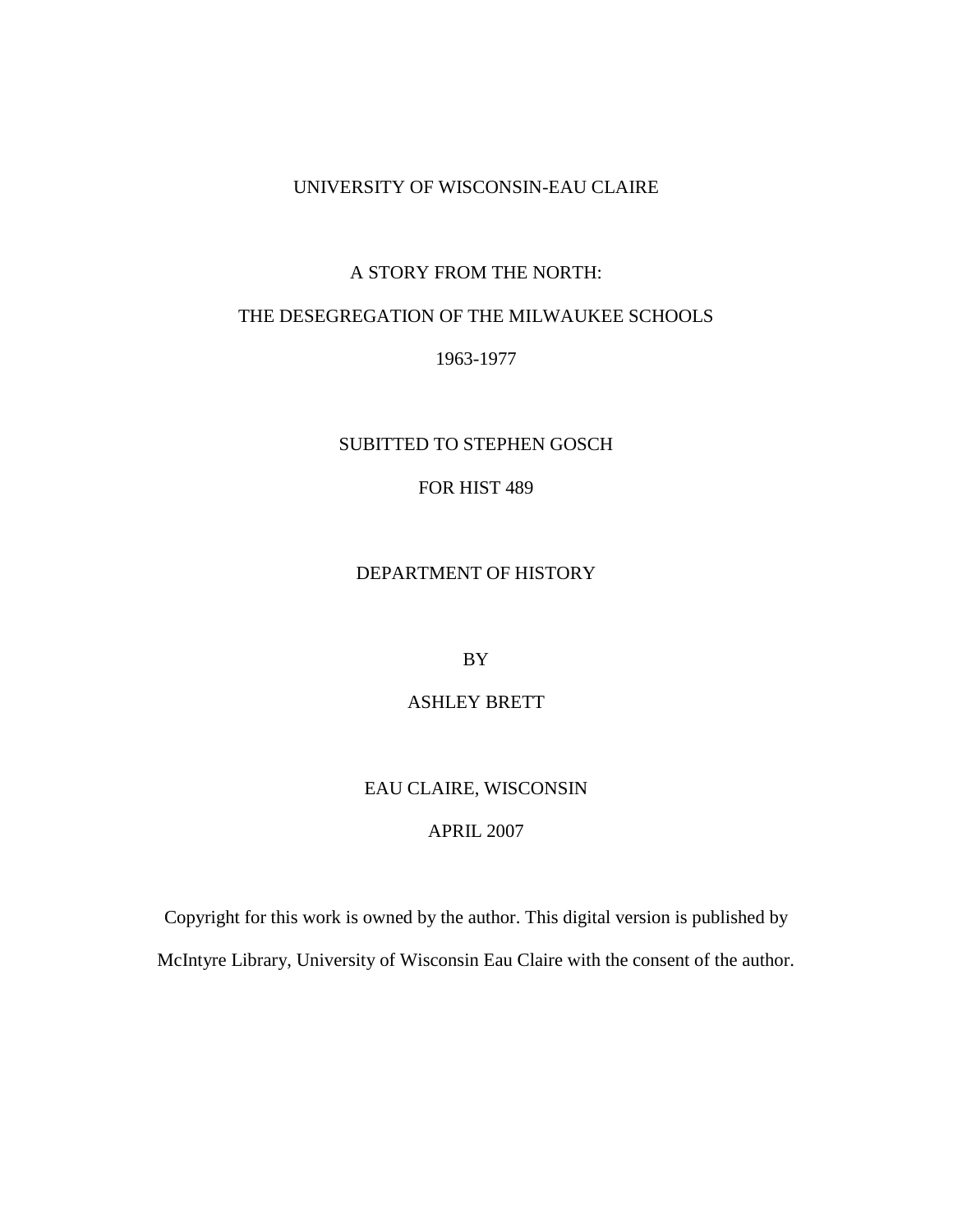## **Introduction**

There are many words which could be used to describe the sixties. Some of these words include change, the undoing of conformity, radical, separated, and opposition.

The end of the fifties brought along other changes. One major change was seen in the generation gap which had been created by World War II. The earlier generations called WWII the "good war" because it had brought a country together. People who had been children in the fifties, but who were coming of age in the sixties, did not agree that WWII was a "good war". The "good war" had brought with it The Bomb. Many of these people had nightmares about The Bomb as children and instead of looking towards the future began to worry about whether or not they would make it to the future.

One of the first major changes in the sixties was the assassination of President John F. Kennedy on November 22, 1963 in Dallas, Texas. This led to the inauguration of President Lyndon Johnson. This change in presidents would have an affect on many events in the early 1960s.

The 1960s also brought with it the Vietnam War. While WWII had brought the country together, Vietnam was going to rip it apart. Young adults began to protest the draft. They showed their opposition towards the draft by holding "Stop the Draft Week" during the week of October 16, 1967. During this week the young adults protested, had sit-ins, filled the jails, and burned draft cards.

Women also saw a bit of change in the 1960s. They were granted more social freedom than they had been in the past. However, they still had to deal with segregated work places and unequal pay. For example, women were still placed in job placements which were seen as women's jobs, such at nurses or secretaries. They also lived in a

1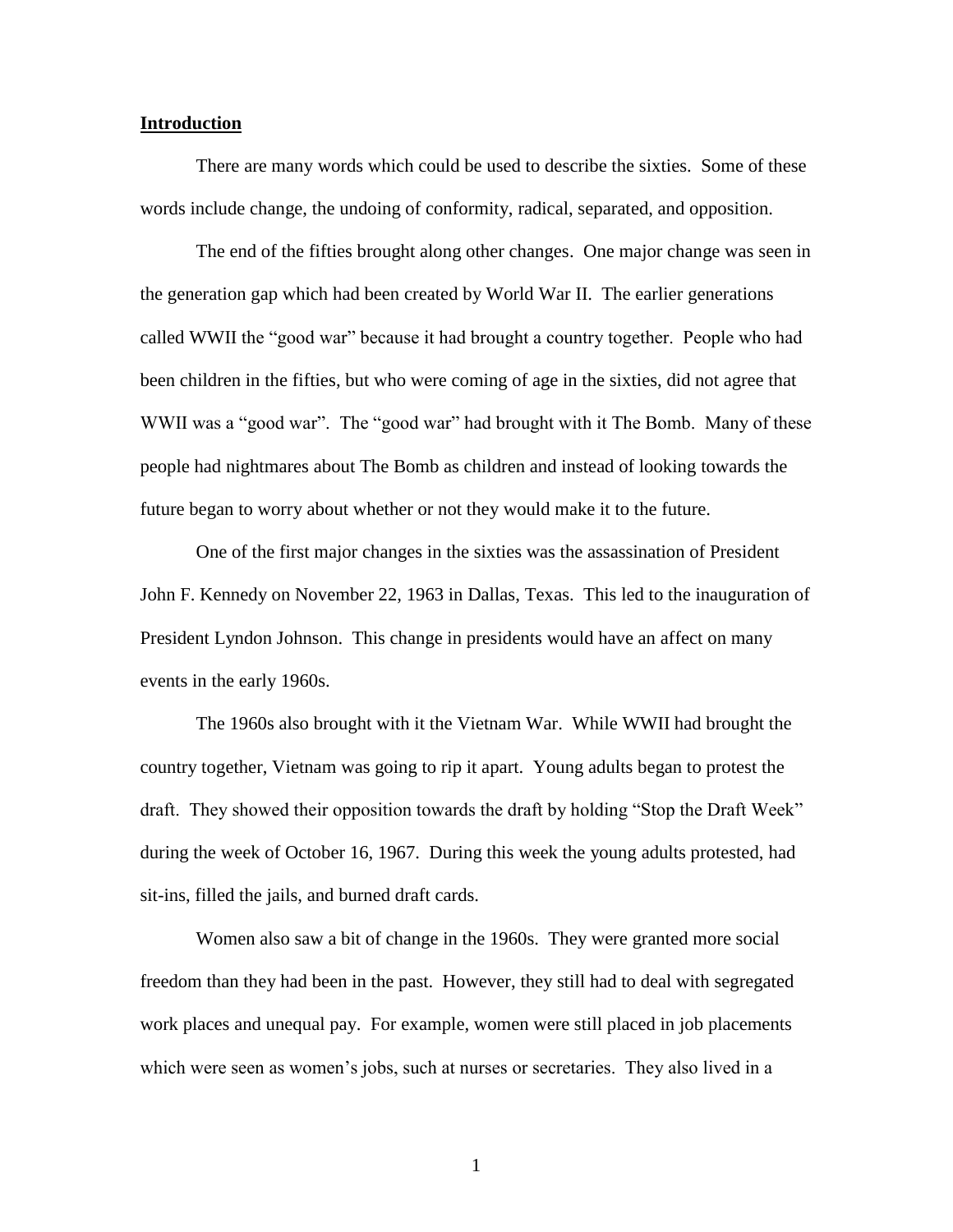world of double standards. For example, during Freedom Summer all women had to have parental consent to participate while only men under the age of twenty-one needed permission. It was also looked down upon if a white woman slept with a black man, but it was perfectly okay for a white man to sleep with a black woman.

The 1960s was also a time of civil rights upheaval. Compared to the fifties, the sixties were becoming more radical. The movement itself began to fracture. Groups began to disagree more and more about what they should be fighting for. One of many factors that may have contributed to this was the assassination of President Kennedy. While he was seen as by many civil rights leaders as a champion for their cause, his successor, President Johnson, was seen as a veteran obstructer of the civil rights cause.<sup>1</sup> The civil rights movement was also moving from non-violent to more violent. During the 1960s there was an increased level of race consciousness and frustration. This led to protest demonstrations which then boiled over into rioting. Many people died or were injured in a number of urban race riots.

Although many people do not think of Milwaukee, Wisconsin as an urban center for civil rights, that is exactly what it was in the 1960s. Known to the country as Selma of the North, Milwaukee faced many racial problems. This included segregated housing, employment discrimination, police brutality towards blacks, and substandard and segregated public education. While all of these were major issues, this paper will focus on segregated public education.

Many schools in many states have gone through school desegregation. The beginning of this was in Little Rock, Arkansas. In 1954, the Supreme Court ruled in

<sup>1</sup> Lytle, John Hamilton, *America's Uncivil Wars: The Sixties Era from Elvis to the Fall of Richard Nixon* (New York: Oxford University Press, 2006), 150.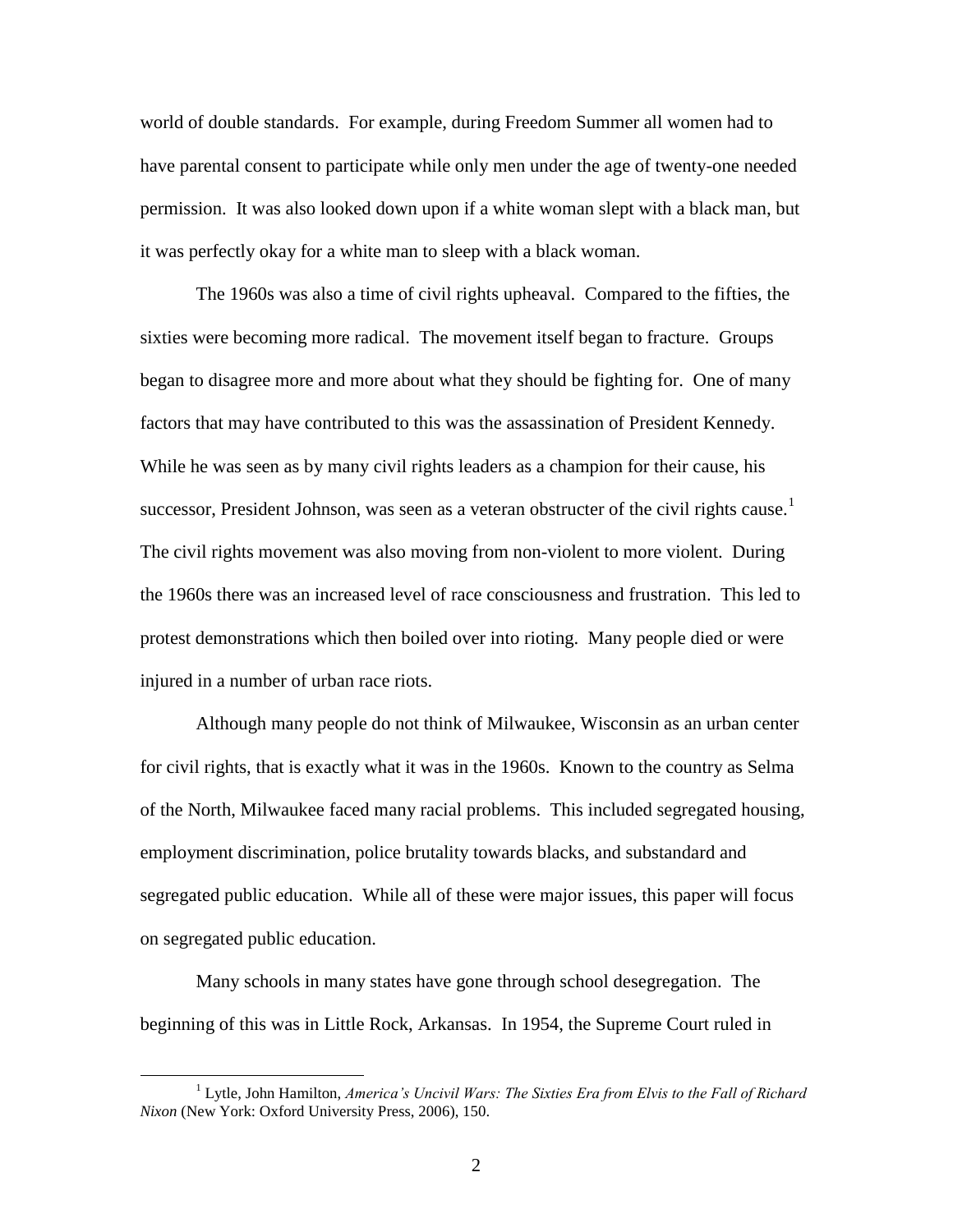*Brown vs. Board of Education* that "separate but equal" can not exist in public schooling. Nothing was done about this until 1957 when the Little Rock Nine first attempted to attend a white school. Arkansas' Governor, Orval Faubus, defied this by ordering the National Guard to stop the students from entering the school. On the third day, President Eisenhower responded by calling in the  $101<sup>st</sup>$  Airborne to ensure that the students could safely enter the school.

While Little Rock was the first step to school desegregation, the next steps were few and far between. In the first decade after *Brown's* ruling only 1.17 percent of black students enrolled in school in the eleven states of the Old Confederacy attended school with white students.<sup>2</sup> One of these steps was the passing of the Civil Rights Act in 1964. Included in the bill was Title VI, which permitted but did not require the Federal government to cut off financial assistance in cases of racial discrimination.<sup>3</sup> This had an implication for many schools. Over the next few years, many schools faced the threat of losing their federal funding if they did not comply and desegregate their schools.

The following paper will focus on the desegregation of the Milwaukee public schools. It will begin with a look at Father James Groppi. Groppi was one of the key players in the whole Milwaukee movement. It will look at his up bringing and how he became involved in Milwaukee's fight for equality.

Next, I will discuss the condition of the schools prior to the desegregation of the school district. This includes a look at the composition of the black population in Milwaukee and Wisconsin, the composition of the school population, and some of the causes of the segregation.

<sup>2</sup> Metcalf, George R., *From Little Rock to Boston: The History of School Desegregation* (Westport, Connecticut: Greenwood Press, 1983), 3.

 $3$  Ibid, 4.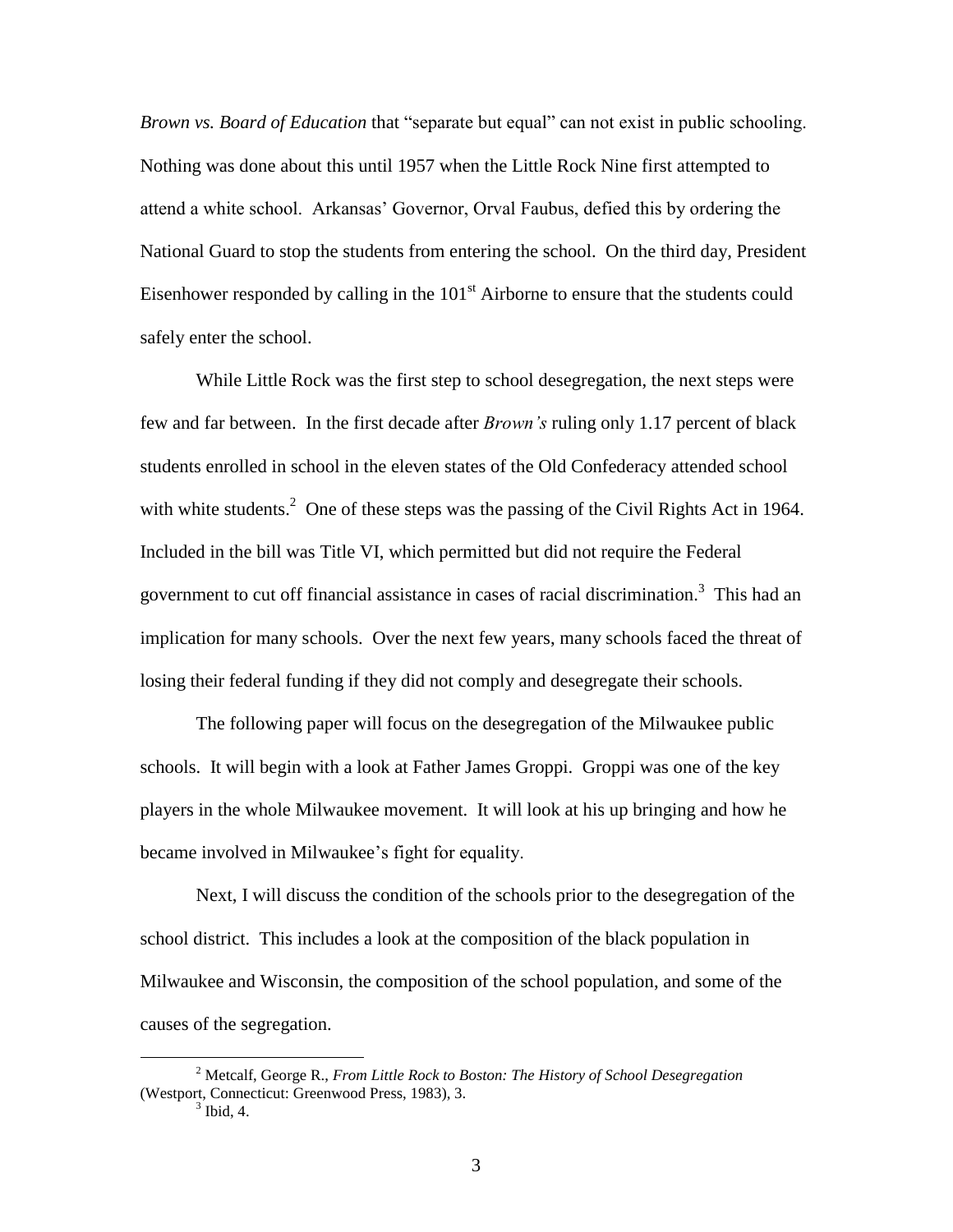I will then show some of the problems which were caused by the segregation. I will also discuss some of the concerns that the citizens had about both segregation and desegregation. A majority of information for this section was taken from the Lloyd Barbee collection, which is located in the archives at the University of Wisconsin-Milwaukee.

The desegregation movement will then be shown. This will begin with the first requests for desegregation in 1963. It will then discuss the participation and actions taken by different organizations, parents, and students. Again the majority of the information will be taken from the Lloyd Barbee collection.

Finally I will discuss the opinions and impacts that the desegregation of the schools had on the people affected the most by the desegregation, the students. The opinions of the students will be looked at by using letters written by students to Father Groppi. These letters are located in the Father James Groppi Papers collection located in the archives at the University of Wisconsin-Milwaukee. The impact on the students will be looked at by using an article by Edgar G. Epps which combines and compares multiple studies into one.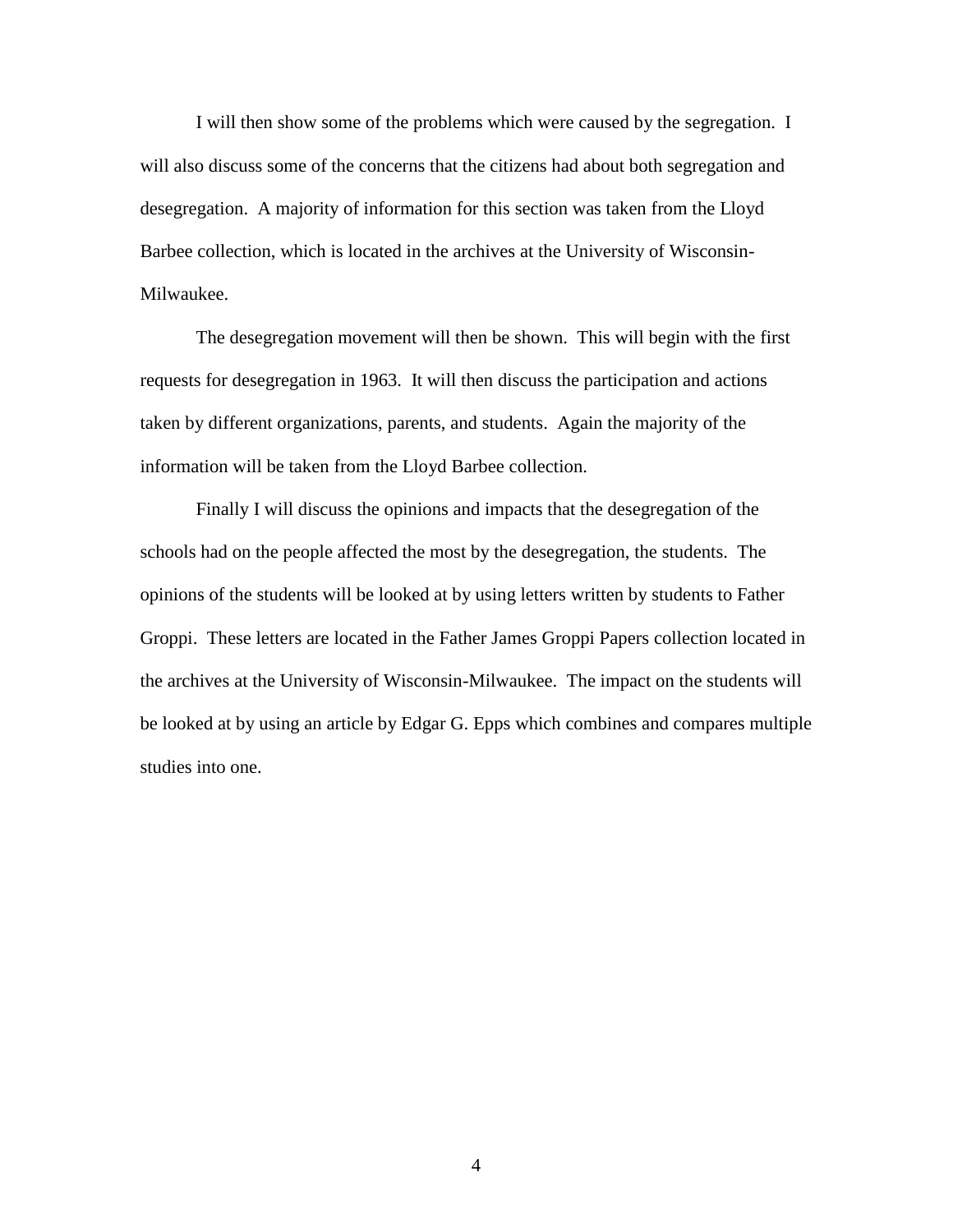## **Father James Groppi**

James Groppi was born in Bay View, Wisconsin, just south of Milwaukee, on November 16, 1930. He was raised by his parents, who were Italian immigrants, along with eleven other children. $4$  The neighborhood that he was raised in was working class and was dominated by Irish and Slavic immigrants. While growing up Groppi felt isolated and was bullied. This gave him the appreciation for being an "outsider" which would get him involved in the civil rights movement as an adult.<sup>5</sup>

Growing up Groppi always felt a pull towards religion. From 1950 to 1952, Groppi attended Mount Calvary Seminary in Mount Calvary, Wisconsin. In 1952 he moved to the St. Francis Seminary in Milwaukee. He remained there until 1959 when he was ordained as a Catholic priest.<sup>6</sup>

It was while he was at St. Francis that he became interested in race relations and the African American community. He spent his last three summers in the seminary working at a camp for urban children, most of whom were poor and black. The community camp was run at Blessed Martin Parish, which was near the Hillside Housing Project in the city's impoverished North Side. During this time Groppi and the other priests came in direct contact with discrimination and racism. At this point Groppi's feelings towards discrimination and racism became personal. One of his peers quoted Groppi as saying that, "the face of a young African American girl stung by a racial slur held the pain of Jesus Christ as he hung on the cross."

<sup>4</sup> Jeanne Theoharis and Komozi Woodard, *Groundwork: Local Black Freedom Movements in America* (New York: New York University Press, 2005), 262.

 $<sup>5</sup>$  Ibid.</sup>

<sup>6</sup> Archives Department, *Groppi, James, 1930-, Papers, 1964-1978*, (Milwaukee: Archives Department at the University of Wisconsin-Milwaukee) [database online]; available from ArCat.

 $7$  Theoharis and Woodard, 262-63.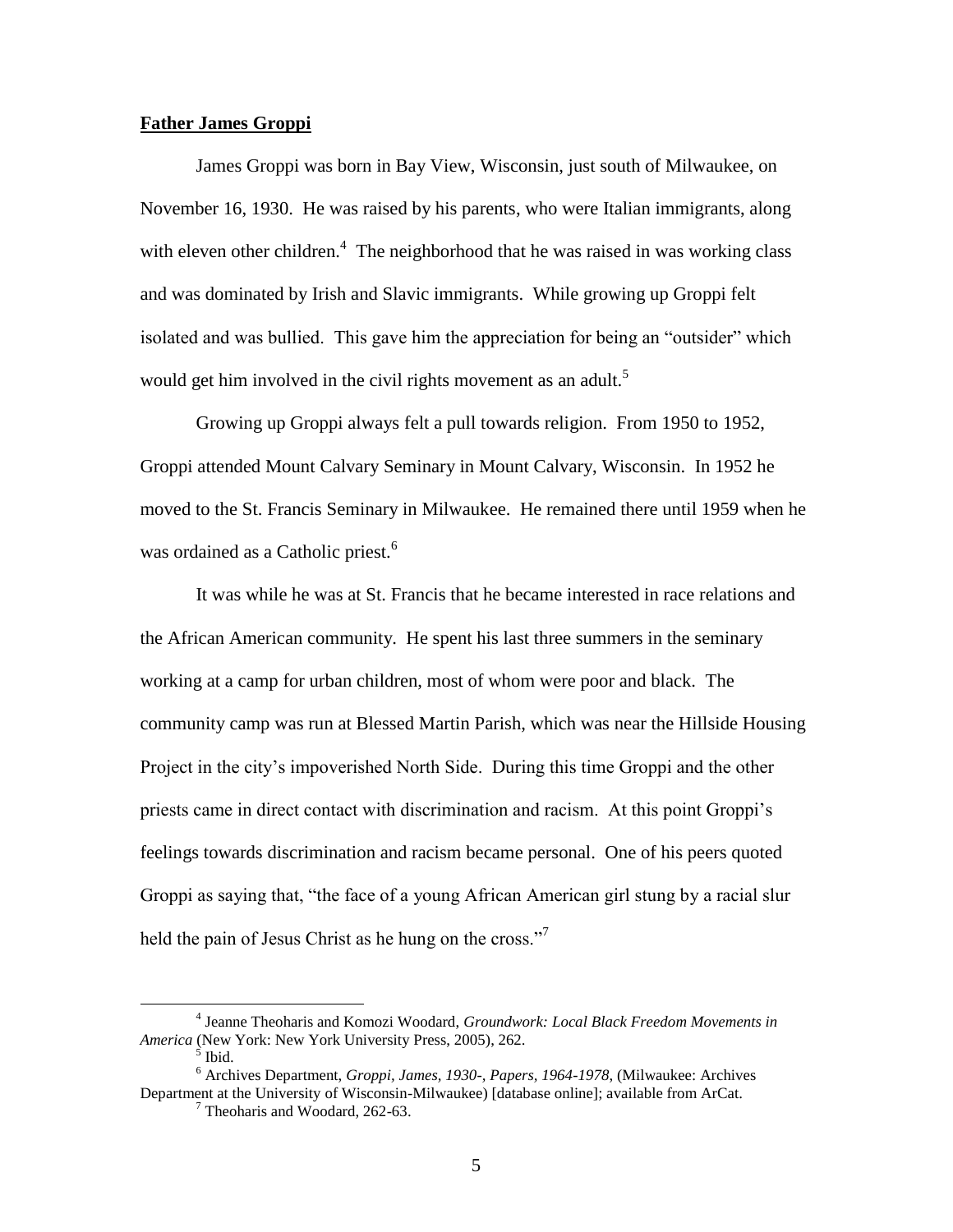After Groppi was ordained, he requested to be assigned to an inner-city parish. The archdiocese instead assigned him to St. Veronica Church on the south side of Milwaukee. The parish was made up of mostly working-class, white families. In 1963, there were disagreements between Groppi and the parishioners about the proposal for low-income housing in the area. Groppi was for the open housing movement while the parishioners were not. The archdiocese transferred Groppi to St. Boniface Church, located in the inner city of Milwaukee. The parish was predominately black and was located adjacent to the predominately black North Division High School. St. Boniface would become the home base for the civil rights movement in Milwaukee.<sup>8</sup>

Father Mathew Gottschaulk, a Capuchin friar, played a big part in Groppi's involvement in the civil rights movement. In both 1961 and 1963, Gottschaulk led a group of young priests, including Groppi, south so that they could be witnesses to racial discrimination. They went to places in both Alabama and Mississippi.<sup>9</sup>

Groppi was also involved in other national parts of the movement. In 1963, Groppi traveled to Washington D.C. to participate in the March on Washington. The next summer Groppi traveled with Milwaukee NAACP Youth Council member Nathan Harwell to Jackson, Mississippi. There they worked with the Mississippi Freedom Democratic Party on voter registration.

In 1964, school desegregation advocates in Milwaukee formed an umbrella organization to press for change. These advocates were led by the state NAACP chairman, Lloyd Barbee. Their organization was called the Milwaukee United School

<sup>8</sup> Ibid, 263.

<sup>&</sup>lt;sup>9</sup> Ibid.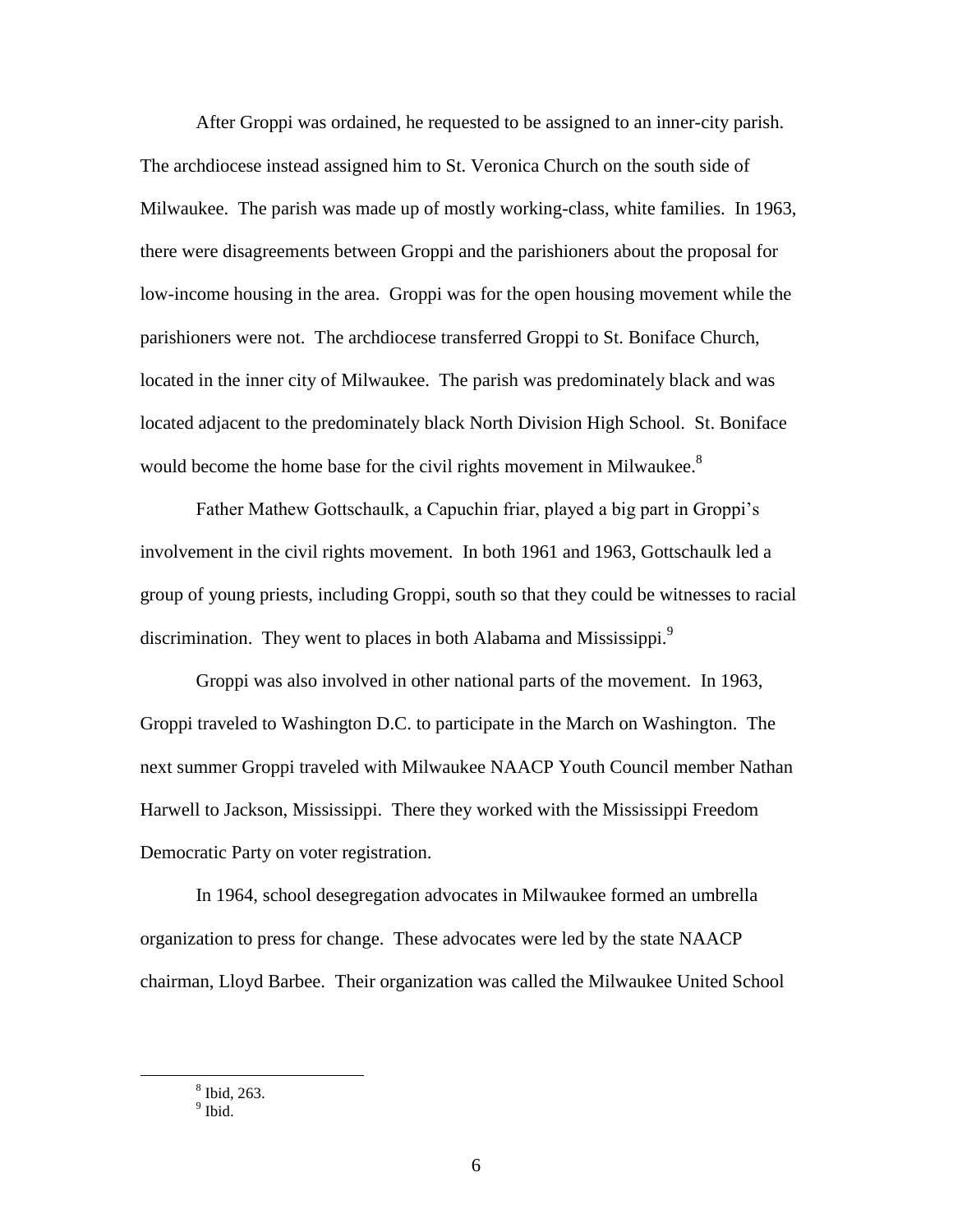Integration Committee (MUSIC). In the spring of 1965, Groppi was elected vice chairman. $10$ 

Another group that Groppi was very involved with was Milwaukee's NAACP Youth Council (YC). In 1963, the group's advisor resigned because their direct action tactics were looked down upon by members of the adult NAACP. As the fight for school desegregation became more heated, the YC began searching for a new advisor. In the spring of 1965, YC members elected Father Groppi as their advisor.<sup>11</sup> Groppi had known many of the members for years because of his community work. This allowed him to be the ideal leader because he could relate too many of their experiences. He had demonstrated more commitment and self sacrifice than any of the African American ministers in the area.

In 1970, Groppi left St. Boniface and moved to St. Michael Church in Milwaukee. The same year he applied, and was accepted, to the Antioch School of Law. In 1972, with only one year of training left, he dropped out. That same year he left St. Michael's. In 1975, Groppi was back in the media spot light as he joined Marlon Brando to mediate the clash between the Menomonee Indians and the Alexian Brothers at the Alexian Monastery in Gresham, Wisconsin.<sup>12</sup>

On April 22, 1976 Groppi married his secretary from St. Boniface, Margaret Rozga. Together they had three children. After considering becoming a Episcopal priest

<sup>10</sup> Ibid., 265.

 $11$  Ibid., 266.

<sup>&</sup>lt;sup>12</sup> Groppi, James, 1930-, Papers, 1964-1978, Milwaukee Manuscript Collection EX and Milwaukee Tape 5, Wisconsin Historical Society, Milwaukee Area Research Center, UWM Libraries, University of Wisconsin—Milwaukee.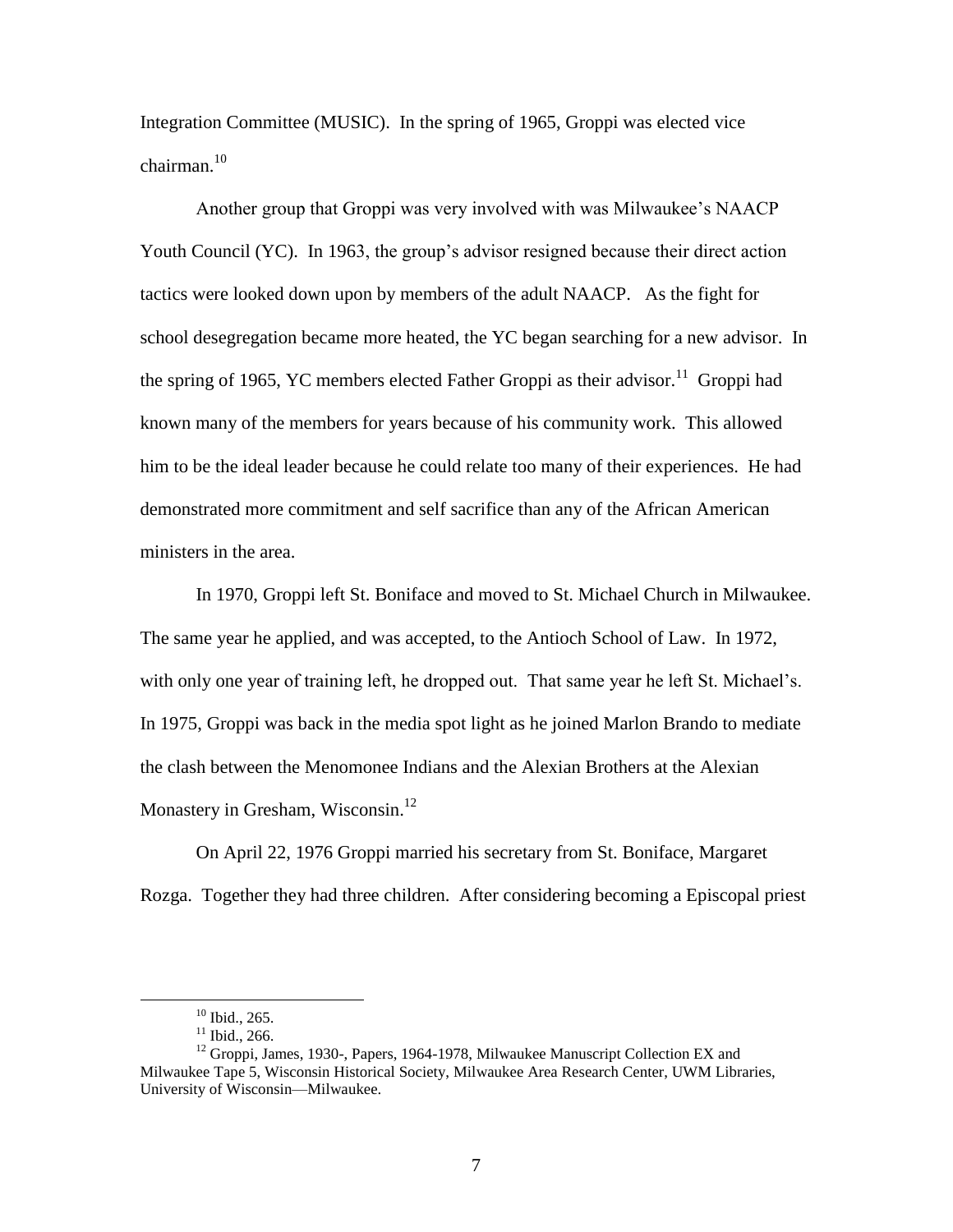in Detroit, Michigan, Groppi returned to Milwaukee in the summer of 1979 and became a Milwaukee County transit bus driver. He died on November 4, 1985.<sup>13</sup>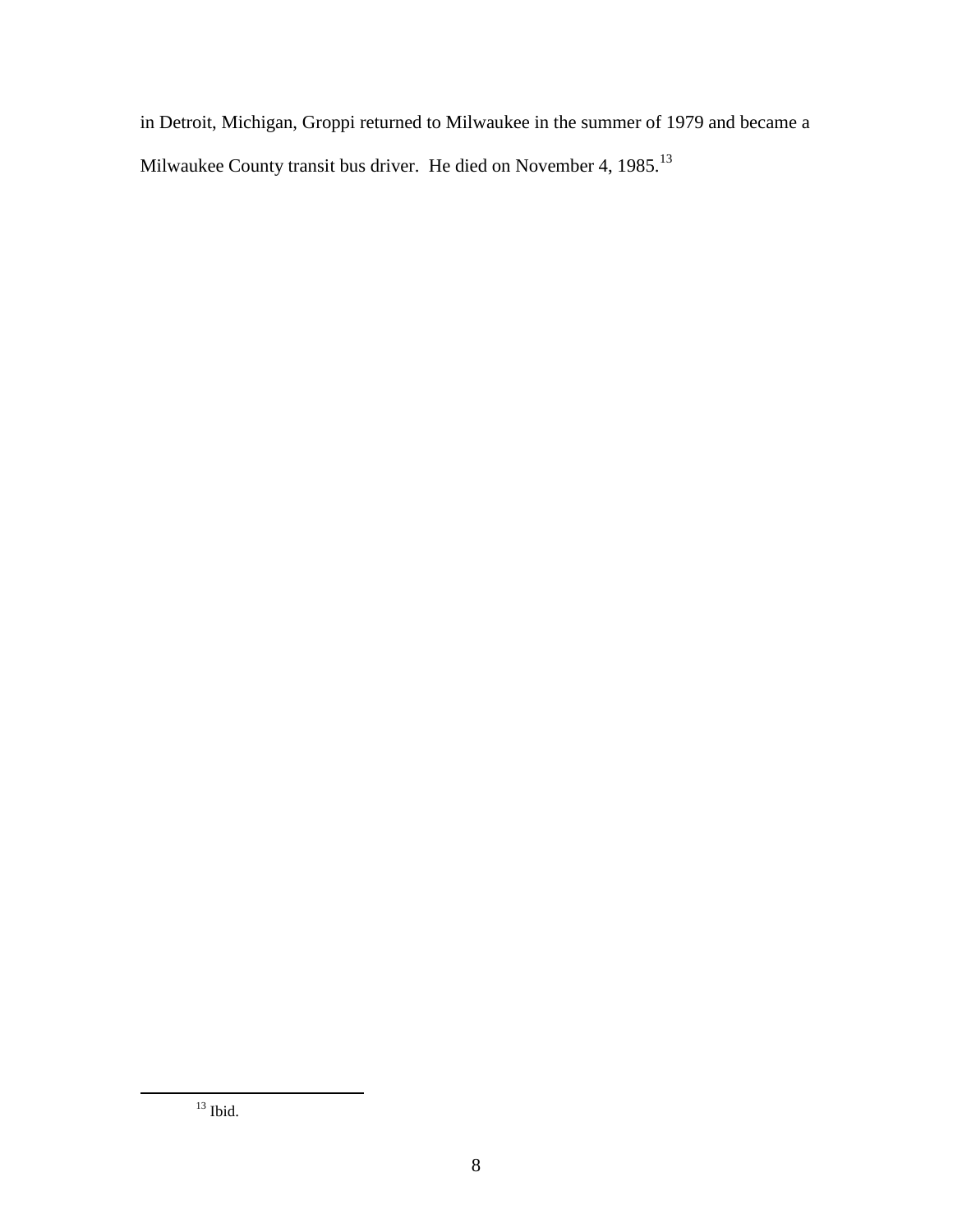### **School Composition**

In order to understand the impact that the desegregation would have on the students in Milwaukee it is important to understand the make up of the school district population. This also includes how the Milwaukee population compared to the rest of Wisconsin, so that the importance of Milwaukee in the Civil Rights movement can also be seen. It is also important to understand Milwaukee during this time.

In the 1977 report of *Minority Enrollments in Wisconsin Public School Districts*<sup>14</sup> 436 districts reported information. Of these, sixty-one districts, or fourteen percent, reported having no minorities enrolled in their districts during the 1976-77 school year.<sup>15</sup> Only five districts in the state of Wisconsin reported having over 1000 minority students enrolled. These five school districts were: Beloit, Kenosha, Madison, Milwaukee, and Racine. Milwaukee had the largest minority population with 46,732, followed by Racine with 5, 978. Beloit reported the lowest of the five with 1,435. These five districts alone had seventy-nine point one percent of the total minority population enrollment.<sup>16</sup>

As this evidence shows, the Milwaukee school district by far outnumbered any other district in the state in terms of minority enrollment. This information can be broken down even more to show the number of students from each minority group which were enrolled in the district. For the purpose of this paper, only the information on Blacks, not of Hispanic origin, will be looked at. Of the 46,732 minorities enrolled in the Milwaukee public school district,  $40,067$  were Black.<sup>17</sup> It was reported that in the state of Wisconsin

<sup>14</sup> Department of Public Instruction, *Minority Enrollments in Wisconsin Public School Districts, 1976-77* (Madison, WI: 1977) title page.

 $15$  Ibid.

 $16$  Ibid.

 $17$  Ibid, 5.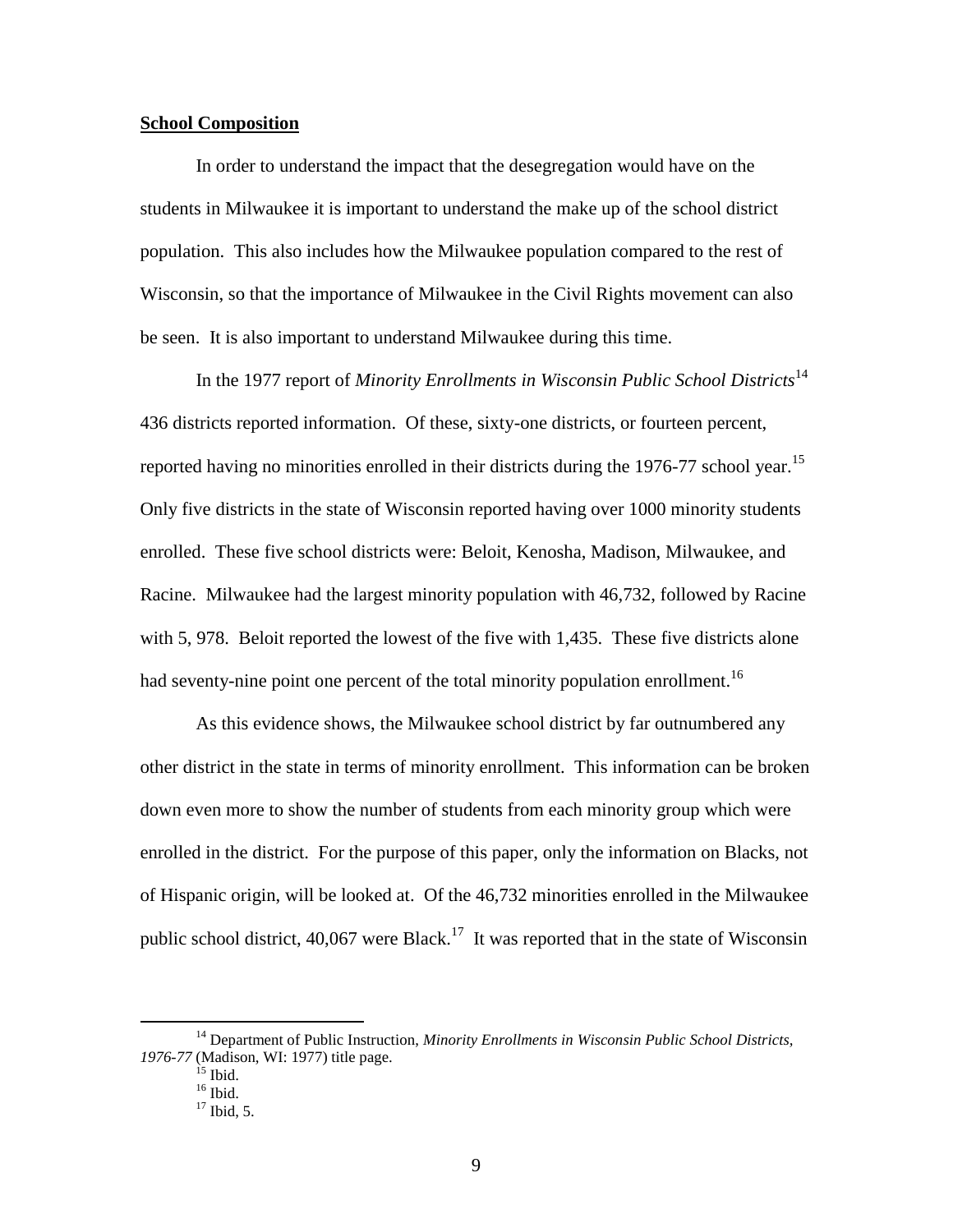there were 49,147 Black students enrolled in public schools.<sup>18</sup> This meant that approximately eighty-one percent of the Black public school students in Wisconsin were enrolled in the Milwaukee school district that year. That same year there were 185,597 students enrolled in Milwaukee public schools.<sup>19</sup> Black students made-up approximately twenty-one percent of the total school district population. Statewide, the Black public school students only made up three percent of the student population.

This could be attributed to many factors. The main factor to be looked at is the population patterns of Blacks and the state of Wisconsin. According to *Population Notes: Blacks in Wisconsin*, in 1970 the total Black population in Wisconsin was 128,224, while the total state population was  $4,417,731$ .<sup>20</sup> There were many differences between the two populations. The two biggest differences were seen in where they lived and age patterns.

In 1970, ninety-eight and a half percent of the total Black population lived in urban areas compared to only sixty-five point nine percent of the total Wisconsin population. This difference is made even clearer when one looks at the percentages living in the central cities, the urban fringe, and in rural areas. The Black population percentages were ninety-three point six percent in central cities, one point seven percent in the urban fringe or suburbs, and one and a half percent in rural areas. This is compared to the total population of Wisconsin percentages at thirty and a half percent in central cities, sixteen point three percent in the urban fringe or suburbs, and thirty-four point one

 $18$  Ibid, 7.

<sup>19</sup> Department of Public Instruction, *1975 thru 1977: School District Census* (Madison, WI: 1977), 20.

<sup>20</sup> Pilar Alicia Parra, *Population Notes: Blacks in Wisconsin* (Madison, WI: University of Wisconsin-Madison, 1989), 3.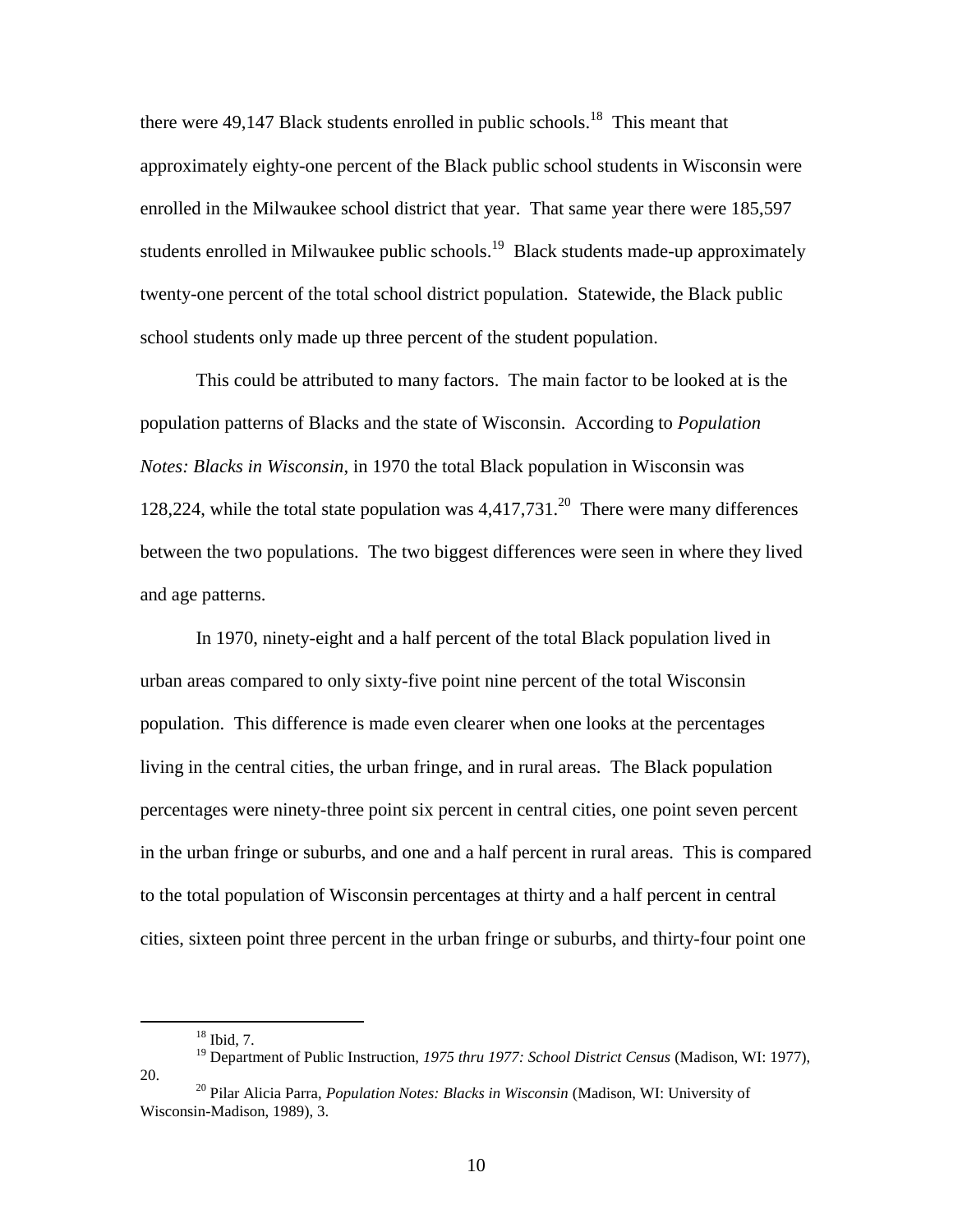percent in rural areas.<sup>21</sup> One can see from this that the majority of the Black population in Wisconsin lived in urban centers, including Milwaukee. In fact, the majority of the urban population in Milwaukee were Black inhabitants.

Another difference between the Black population versus the total population of Wisconsin is in age patterns. This is especially evident in the younger population. Forty point one percent of the Black population was between the ages of zero and fifteen in 1970. The median age in the Black population was nineteen years old. This was much different from the total population of Wisconsin in which only twenty-nine point eight percent of the population was between the ages of zero and fifteen and the median age was twenty-seven years old.<sup>22</sup> What one can infer from this information is that the population of the Black community was much younger than the total state population and therefore had a larger percentage of their population enrolled in school.

School make-up in Milwaukee is also important to look at. The NAACP defined integrated education as a fifteen to forty percent African American student body in each school. Milwaukee was not even close to this type of break down. Experience showed that once a school reached a Negro student body of forty percent it quickly became a segregated school.<sup>23</sup> This meant that once a school began integrating it quickly changed from an all white school to an all black school.

However, the percent of African American students did vary between the schools. In 1963, one high school, two junior highs, and eleven elementary schools had African American student bodies at more than ninety percent. Another four elementary schools

 $^{21}$  Ibid.

 $^{22}$  Ibid.

<sup>&</sup>lt;sup>23</sup> Ronald Venable, Milwaukee, to The Milwaukee Board of School Directors, Milwaukee, 1970, Special Collections, University of Wisconsin-Milwaukee, Milwaukee.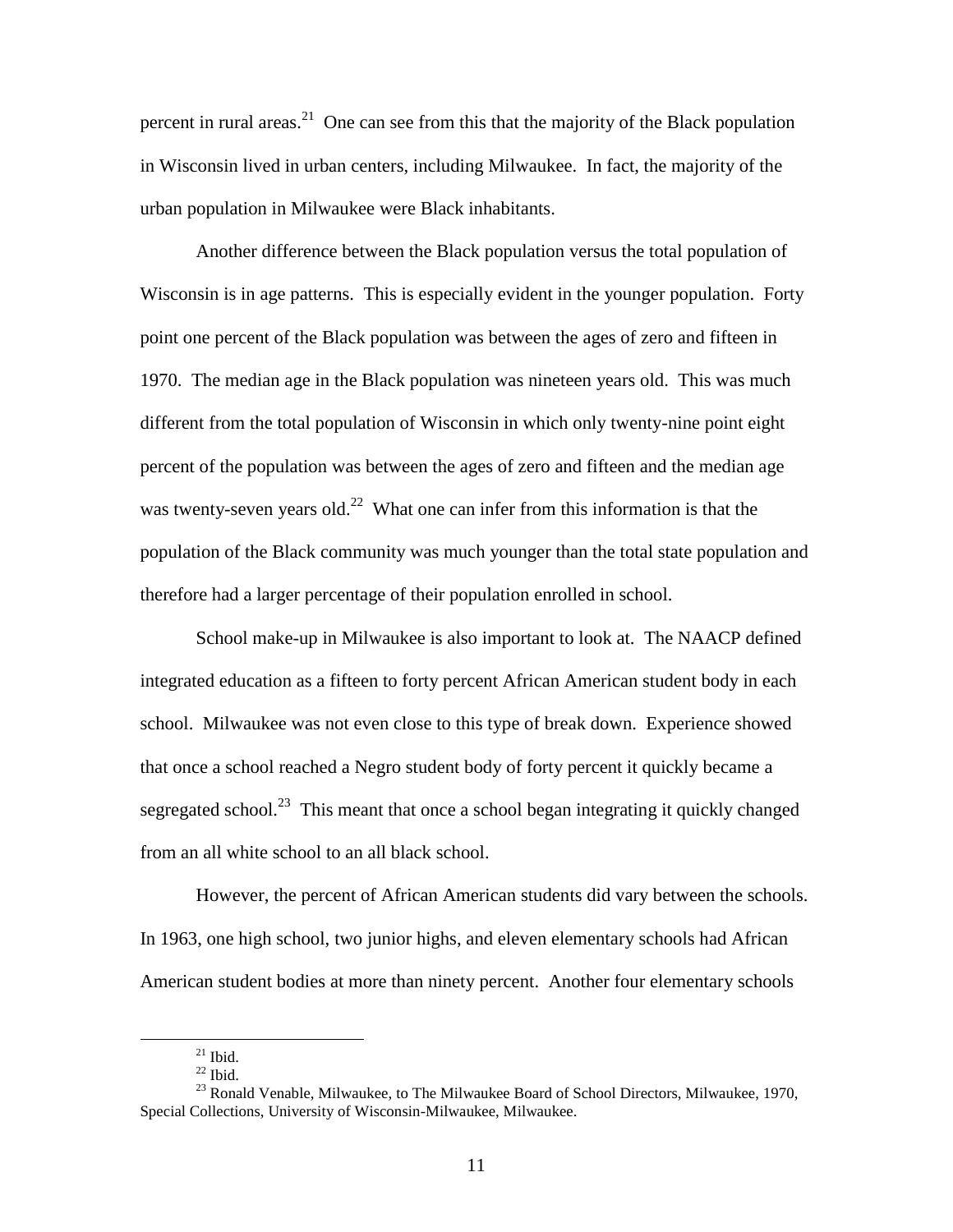had African American student bodies between sixty and ninety percent, while two more high schools, one more junior high, and another four elementary schools had African American student bodies of fifty percent and rising.<sup>24</sup> The number of segregated schools continued to increase. MacDowell school was the twenty-ninth Negro school out of the 149 public schools when it opened in 1967.

There were many things which led to the segregation of the Milwaukee public schools. For the most part, the segregation was de facto.<sup>25</sup> The main reason for de facto segregation was housing patterns. As more and more Negros moved into the core and the northern areas of the city, many whites moved to the southern parts of the city or into the suburbs.

Schools, especially high schools and junior high schools, were also segregated due to districting. Segregation was set up so that Negro elementary schools fed into Negro junior high schools, which then fed into Negro high schools. The same was true for white schools.

Another reason for the segregation of the schools was open enrollment. This was originally put in place to help integrate the schools. The school board saw this as an opportunity for parents to enroll their children in the school of their choice. This backfired. Instead, it gave parents of white students a way to take their children out of an inner core school and put them in a better school. A better school means that the school had more money, more room, and a lower student to teacher ratio.

Segregation was set up in Milwaukee in a way which would make it difficult to integrate. The housing patterns, districting, and open enrollment were just the beginning.

 $24$  Theoharis and Woodard, 264.

<sup>25</sup> Frank A. Aukofer, *City with a Chance* (Milwaukee: The Bruce Publishing Company, 1968), 50.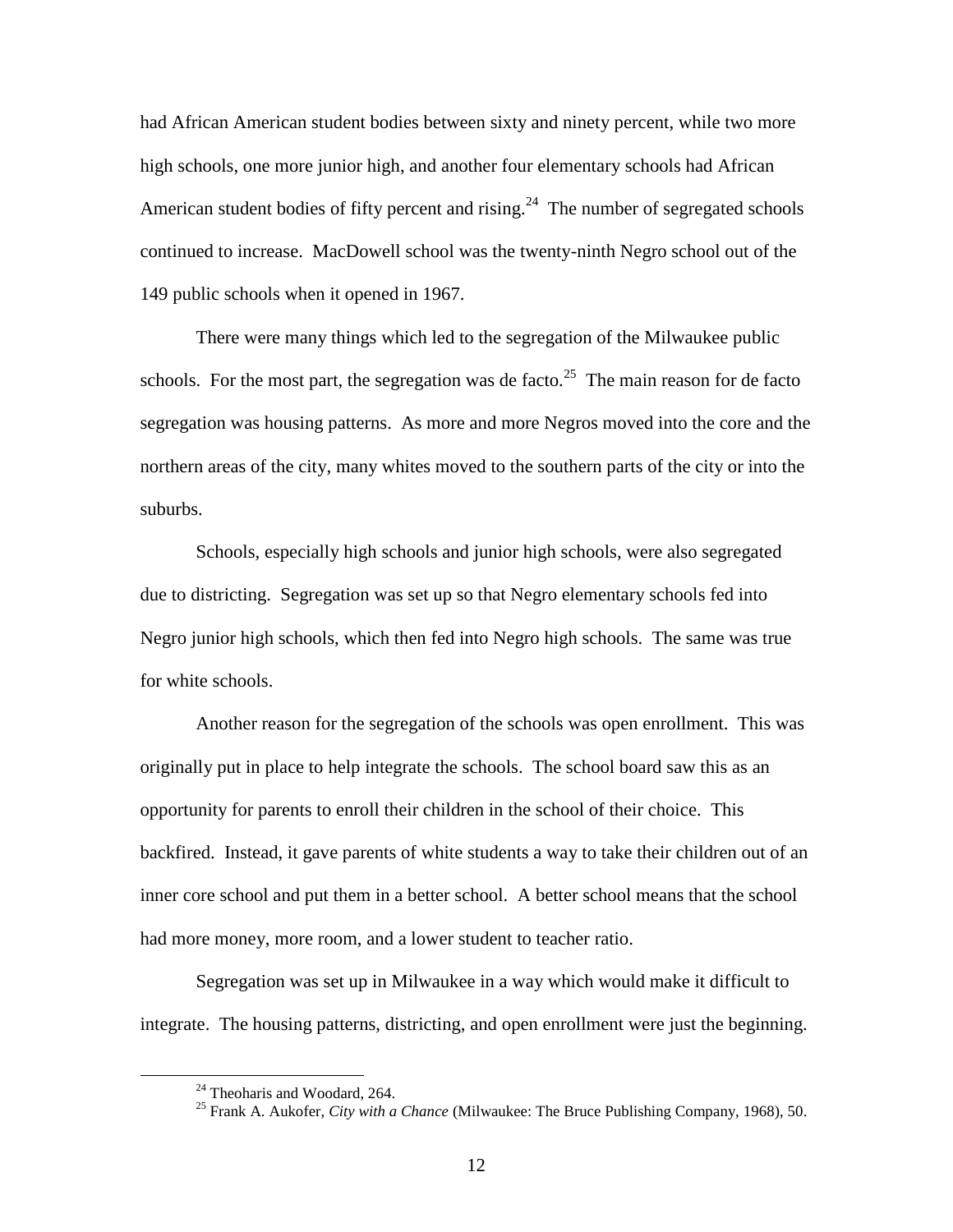Segregation and the desegregation process would cause many problems and difficulties for all involved.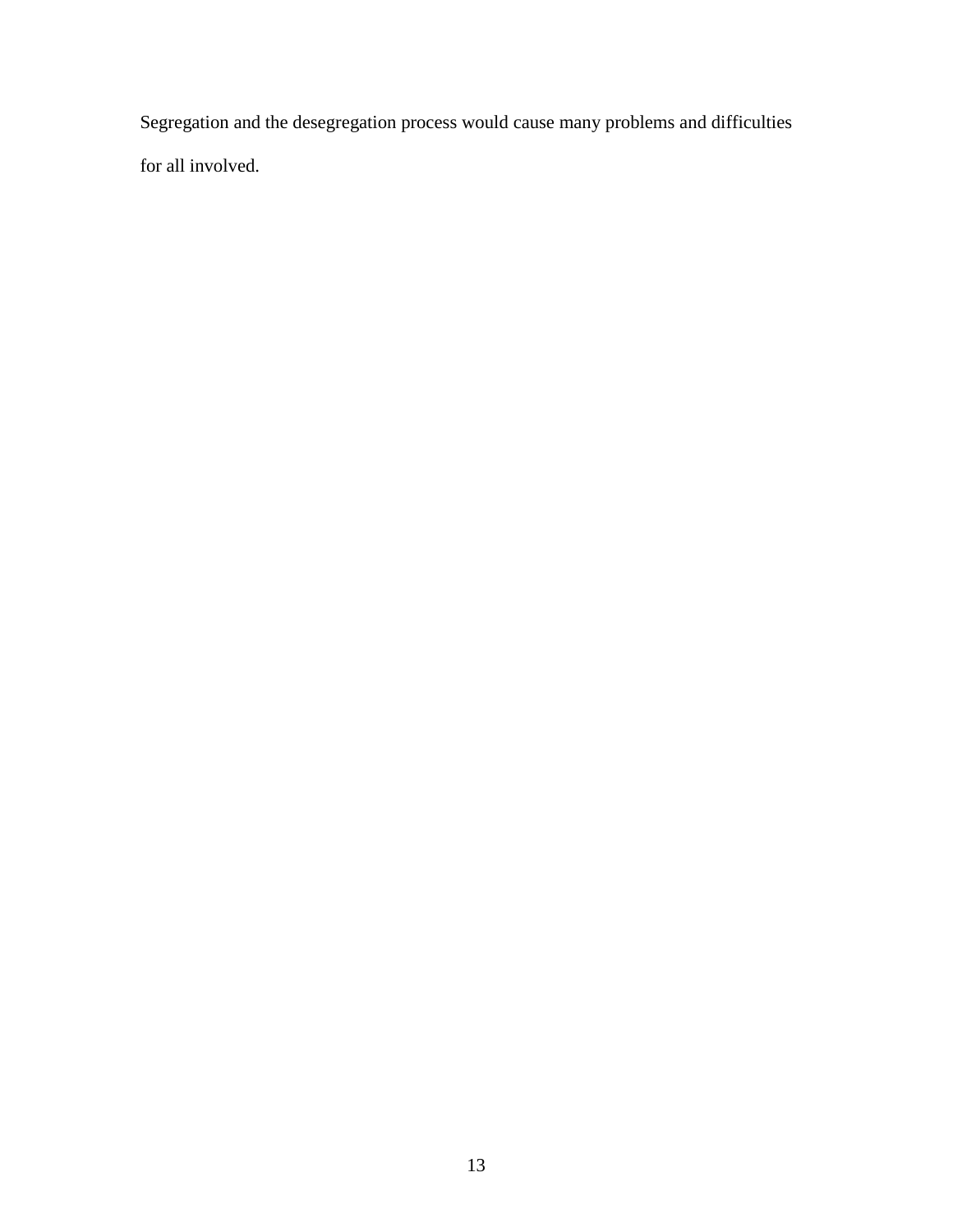## **Segregation**

 $\overline{a}$ 

There were many problems which stemmed from the segregation of the schools in Milwaukee. One of the many concerns with the segregation was the students' ability to live and work in a diverse world. Ronald Venable, President of the Student Relations Committee, claimed that separation of races breeds racial myths and results in increasing alienation between the races. He felt that school provided an excellent opportunity for races to learn to live together. $^{26}$ 

One problem with the segregation was the unequal education between the schools. On March 23, 1964, Civil Rights leaders toured Roosevelt and Wilbur Wright junior high schools. Roosevelt was a predominantly Negro school while Wright was a predominantly white school. What they found were huge inequalities between the two. In particular, these inequalities were seen in the textbooks, classrooms and shop equipment, and in the library. Also found at Roosevelt were paddles which the teachers would use to punish the students. This is only one example of inequality caused by Milwaukee's school segregation.<sup>27</sup>

Busing was another factor which added to the segregation of Milwaukee's schools. Busing first occurred in the Milwaukee public schools for overcrowding in 1952.<sup>28</sup> The bussing was first used to provide relief to Morgandale School, which had become overcrowded. The students were sent to Mitchell School for less than one semester. It was not until the 1957-58 school year that busing became more common.

<sup>&</sup>lt;sup>26</sup> Ronald Venable, Milwaukee, to The Milwaukee Board of School Directors, Milwaukee, 1970, Special Collections, University of Wisconsin-Milwaukee, Milwaukee.

<sup>&</sup>lt;sup>27</sup> Unknown, to Dr. James Barrett, Chairman of Special Committee on Milwaukee de facto Segregation, March 12, 1966, Special Collections, University of Wisconsin-Milwaukee, Milwaukee.

<sup>&</sup>lt;sup>28</sup> Barbee, Lloyd A., 1925-2002, Papers, 1933-1982, Milwaukee Manuscript Collection 16 and Milwaukee Micro Collection 42, *Busing Policies, 1* Wisconsin Historical Society, Milwaukee Area Research Center, UWM Libraries, University of Wisconsin-Milwaukee.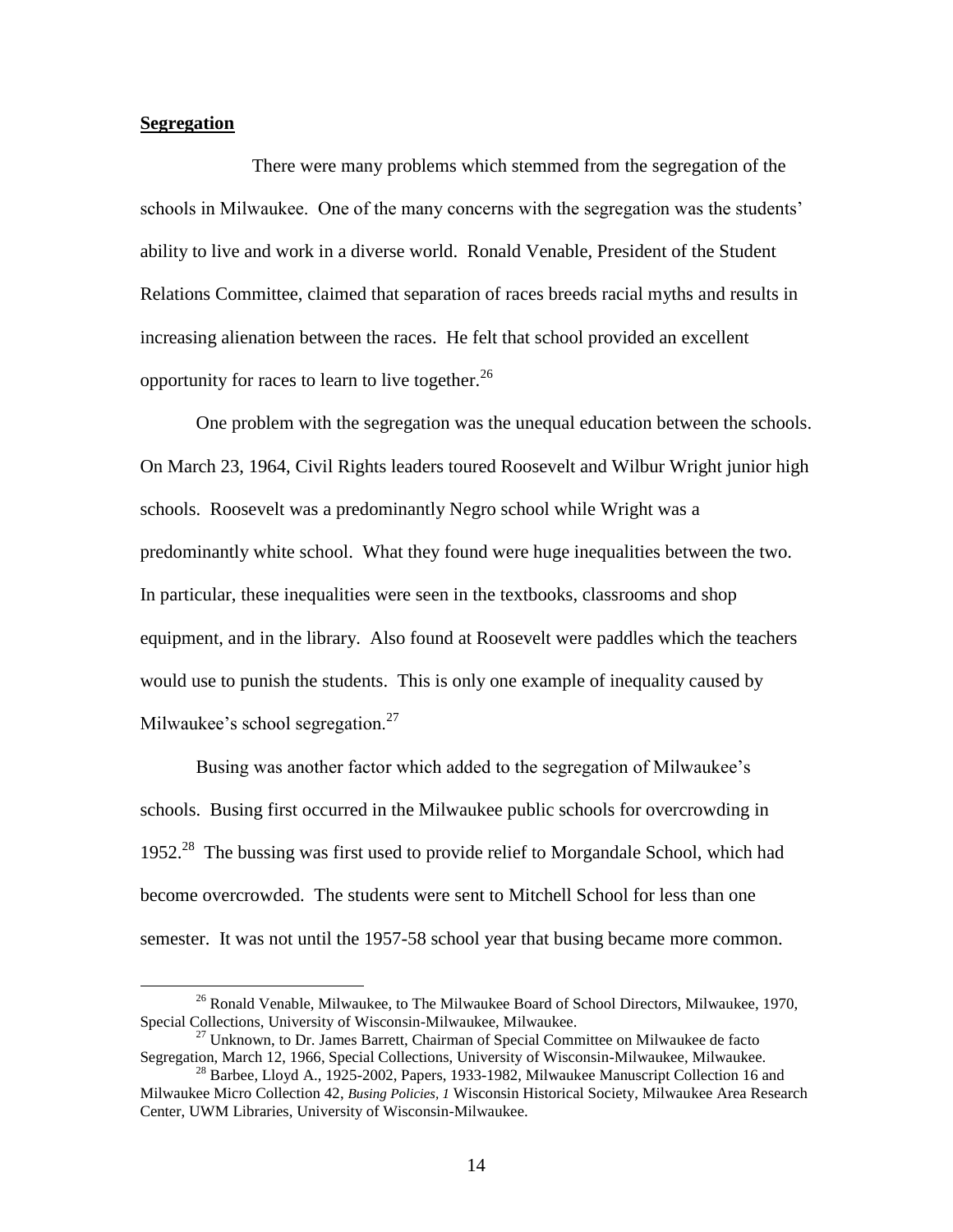This was the first year of intact busing of Negro children. Intact busing meant that the bused students remained separate from the host students. Students from Lee, Lloyd, and Siefert, all Negro elementary schools, were bused to Jackson. Jackson school was empty and had been turned over to the city. This gave the administration a convenient way to handle the first encounter with a ticklish problem: how to "contain" the Negro children.<sup>29</sup>

Starting in the 1958-59 school year, students from inner core schools began being bused to white schools.<sup>30</sup> However, the inner core students were being kept separate from the students at their receiving schools. They had separate teachers and classrooms.

The segregation created by intact busing was amplified by the fact that until 1963- 64 all inner core students were sent home for lunch even when the receiving school had a lunch program. Prior to 1963-64 white students were bused home for lunch only when there was no available lunch program at the receiving school.<sup>31</sup> It changed this year because civil rights criticism of segregation policies began to mount. After these policies changed, all students were given the option of staying for lunch. If there was not a lunch program in place at the receiving school then students were given a cold lunch option. However, many, if not all of the inner core students ate separately from the receiving school children.

There were many people who disagreed with the segregation of bused children. In May, 1965, Lloyd Barbee said that, "students bused for overcrowding must be integrated."<sup>32</sup> Teachers of the bused students also complained. Some of the concerns that they had were: students lost valuable learning time because they had to use time to be

 $^{29}$  Ibid., 5.

 $30$  Ibid.

 $31$  Ibid., 2.

<sup>32</sup> *Countdown*, May 1965, Vol. 1, no. 3.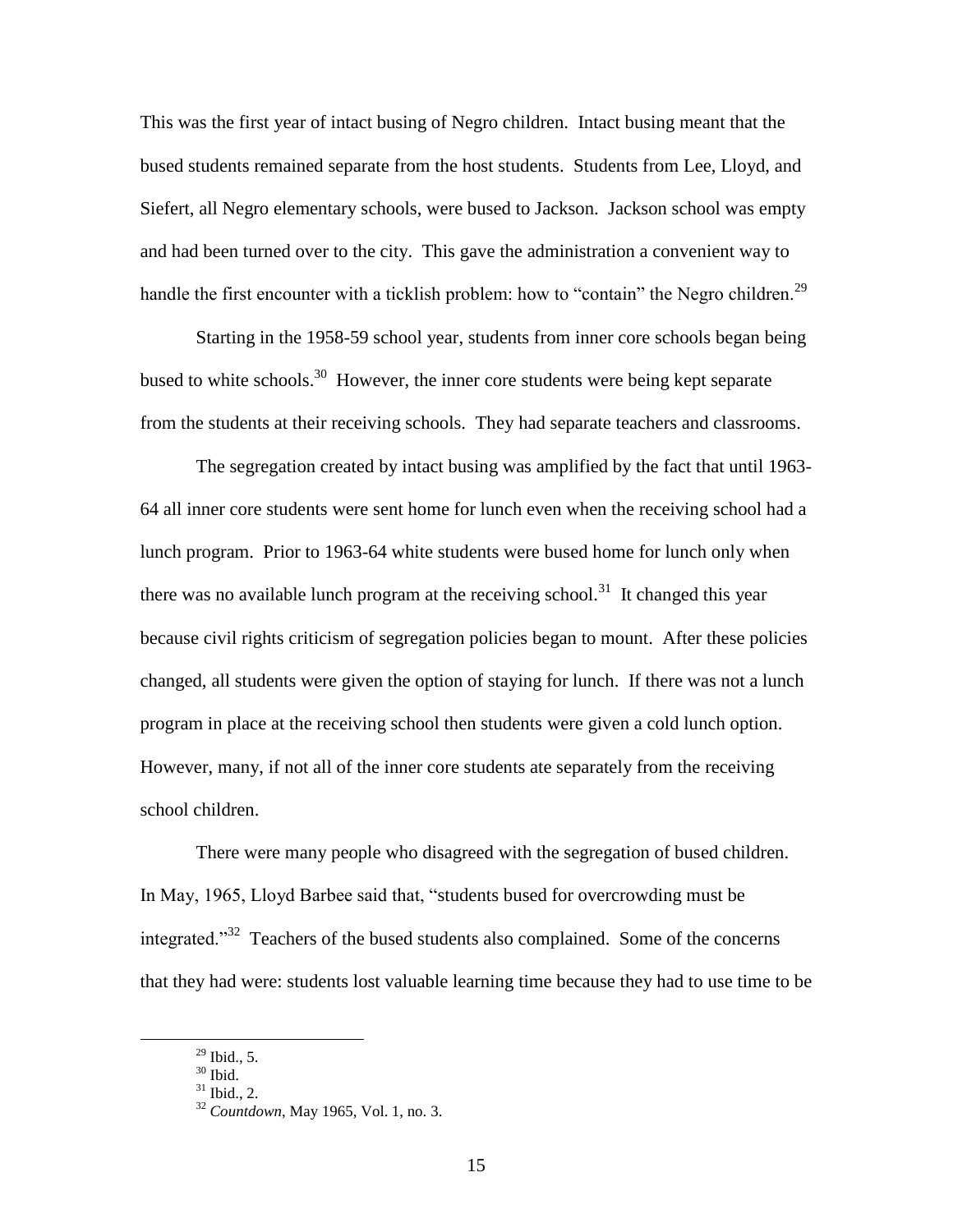bused, they were harmed psychologically, the bused students are objects of curiosity for the children in the host schools, and they were being denied their constitutional right to free, equal education.  $33$ 

The Washington district is a very important part of the desegregation of the Milwaukee schools. Washington High School was seen as a naturally integrated school. This was because of its feeder schools. Two junior highs which feed into Washington were Steuben and Peckham Junior High Schools.<sup>34</sup> Steuben Junior High was a predominantly white school while Peckham Junior High was a predominantly Negro school. In 1969, Washington was experiencing racial problems. Many people felt that this was because of the segregation of students prior to the high school level. It was proposed that the junior highs be integrated so that the students did not go through culture shock upon entering high school. This would also insure the continued maintenance of the racial mixture of Washington High School.<sup>35</sup>

The natural integration of Washington High School is important to look at. Peckham had not always been a predominantly black school. In 1970, the school had a student population of twenty-five percent black and seventy-five percent white. By 1972, the student population at Peckham had changed dramatically to ninety-six percent black and only four percent white.<sup>36</sup> Because Peckman was a feeder school for Washington High School, it naturally caused some integration. However, the neighborhood had not

<sup>33</sup> Ibid.

<sup>34</sup> Department of School Administrative Services, *Monthly Enrollment Summary*, March 23, 1973, Special Collections, University of Wisconsin-Milwaukee, Milwaukee.

<sup>&</sup>lt;sup>35</sup> Peter H. Mazurek, President Sherman Park Community Association, Milwaukee, to Mr. Thomas Linton, Secretary-Business Manager, Milwaukee, June 4, 1972, Special Collections, University of Wisconsin-Milwaukee, Milwaukee.

<sup>36</sup> Washington District Community Council Meeting, *Minutes*, November 29, 1972, Special Collections, University of Wisconsin-Milwaukee, Milwaukee.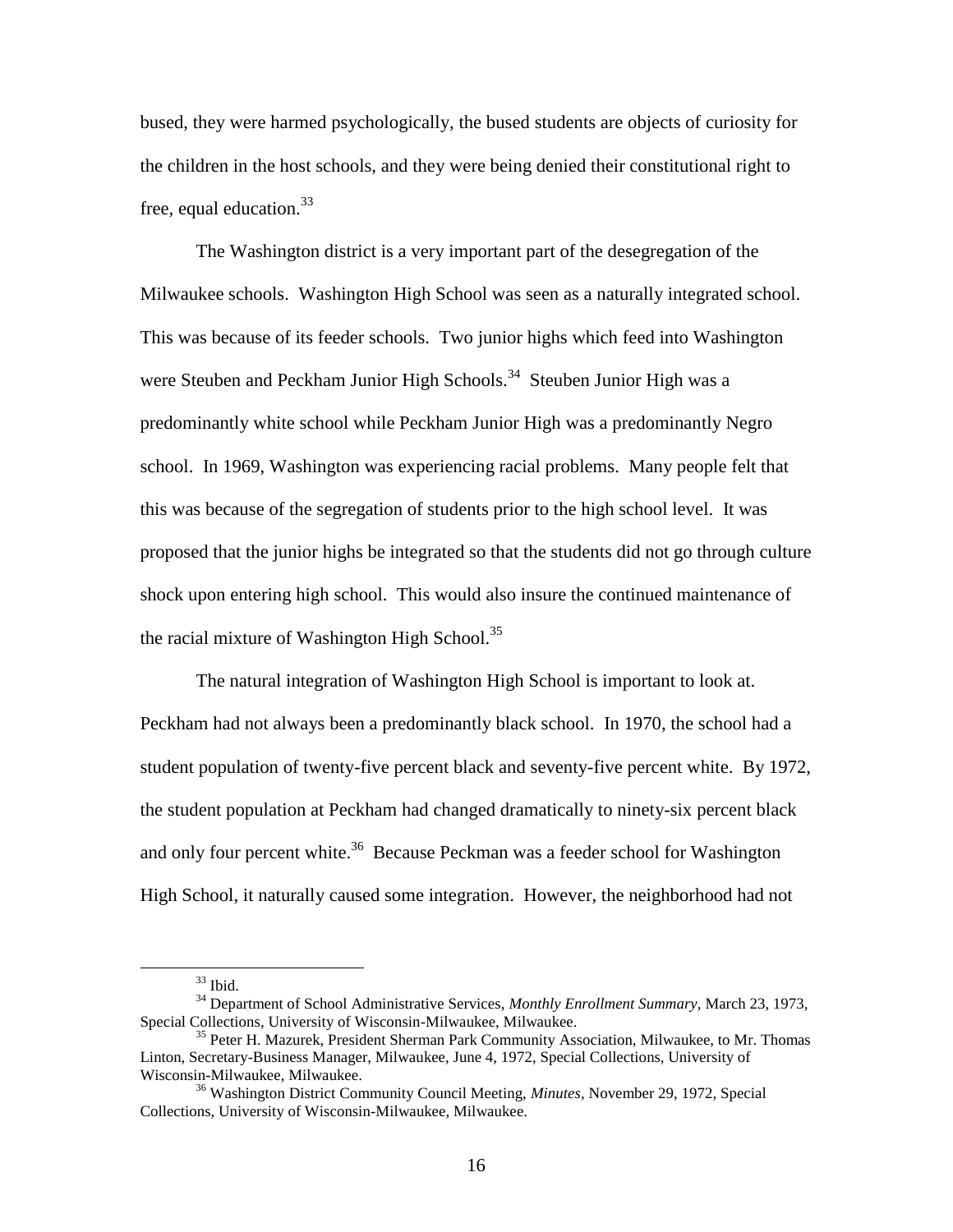changed to match this population make-up. It seems that the integration was caused by white families open-enrolling into other schools.

The Washington district was also threatened by housing patterns. The Sherman Park Community Association (SPCA) wanted to take action to keep the neighborhoods which attended Washington integrated. A memo sent from Marian McEvilly to the president, board, and committee members of the SPCA outlined these goals.<sup>37</sup> One goal was improving the quality of life for all residents. A second goal was to attract both black and white residents. A third and final goal was to reduce the fears of older residents.

The housing patterns also forced the district to consider redistricting. Some of the teachers were concerned that redistricting would, in fact, disrupt to natural school integration. One argument was that since the integration had been healthy and natural that the adjustments, between the different races, had generally been successful. The concern was that by redistricting it would force a new group of students into the school, which would create problems between the students.

Since there were so many different issues with the segregation of the Milwaukee schools, there would be many different approaches to find something that would work. But what would work?

<sup>&</sup>lt;sup>37</sup> Marian McEvilly, SPCA, Milwaukee, to the President, Board, and Committee members of the SPCA, Milwaukee, October 11, 1972, Special Collections, University of Wisconsin-Milwaukee, Milwaukee.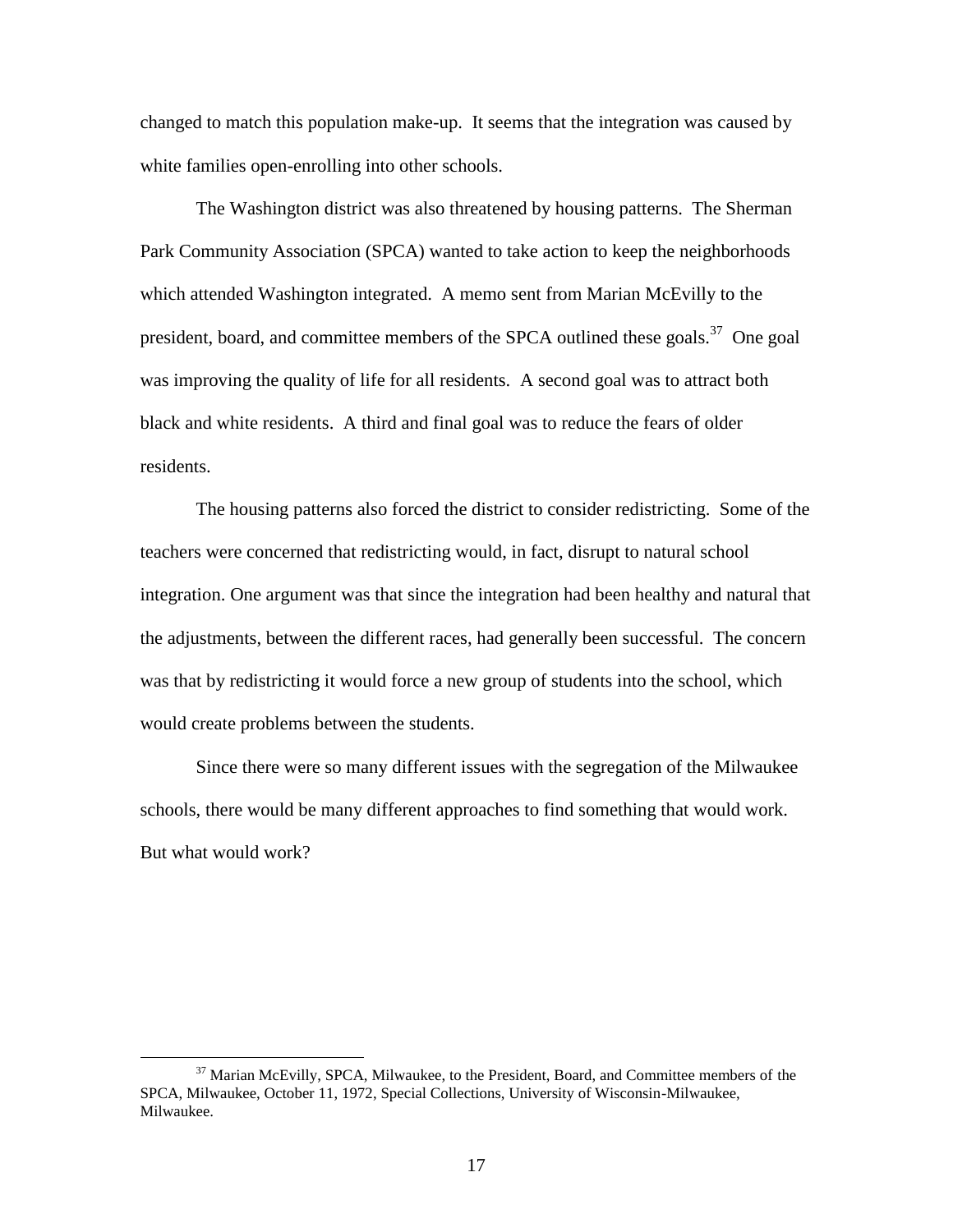## **The Movement Towards Desegregation**

Many steps were taken in Milwaukee to achieve school desegregation. The process of desegregation began in the early 1960s. This is when citizens began to voice their opinions and concerns about the school system. Many people were also involved in the movement. Parents, citizens, students, and organizations all took part in this movement.

The key organization in the school desegregation was the Milwaukee United School Integration Committee (MUSIC). Music was an umbrella organization formed by school desegregation advocates in 1964. It was led by the state NAACP chairman, Lloyd Barbee. The main purpose of the organization was to press for change.<sup>38</sup>

In 1964, MUSIC requested that the Milwaukee Board of School Directors adopt a policy recognizing the injustice of segregated, unequal education and to create a plan to realistically correct the problem. The school board refused to consider the request.<sup>39</sup> A year after this request was denied, MUSIC demanded that Superintendent Vincent immediately order the desegregation of bused classes, that the board reconsider the choice of sites for the MacDowell Elementary School and the Francis Parkman Junior High School, and that the Special Committee for Equality of Educational Opportunity be reorganized. This request was made on May 2, 1965. MUSIC gave the school board until May  $15^{th}$  to take action.<sup>40</sup> They did not act.

<sup>38</sup> Jeanne Theoharis and Komozi Woodard, *Groundwork: Local Black Freedom Movements in America* (New York: New York University Press, 2005), 264-265).

<sup>&</sup>lt;sup>39</sup> Lloyd A. Barbee, Chairman, Milwaukee United School Integration Committee, Milwaukee, to Milwaukee Board of School Directors, Milwaukee, May 2, 1965, Special Collections, University of Wisconsin-Milwaukee, Milwaukee.

 $40$  Ibid.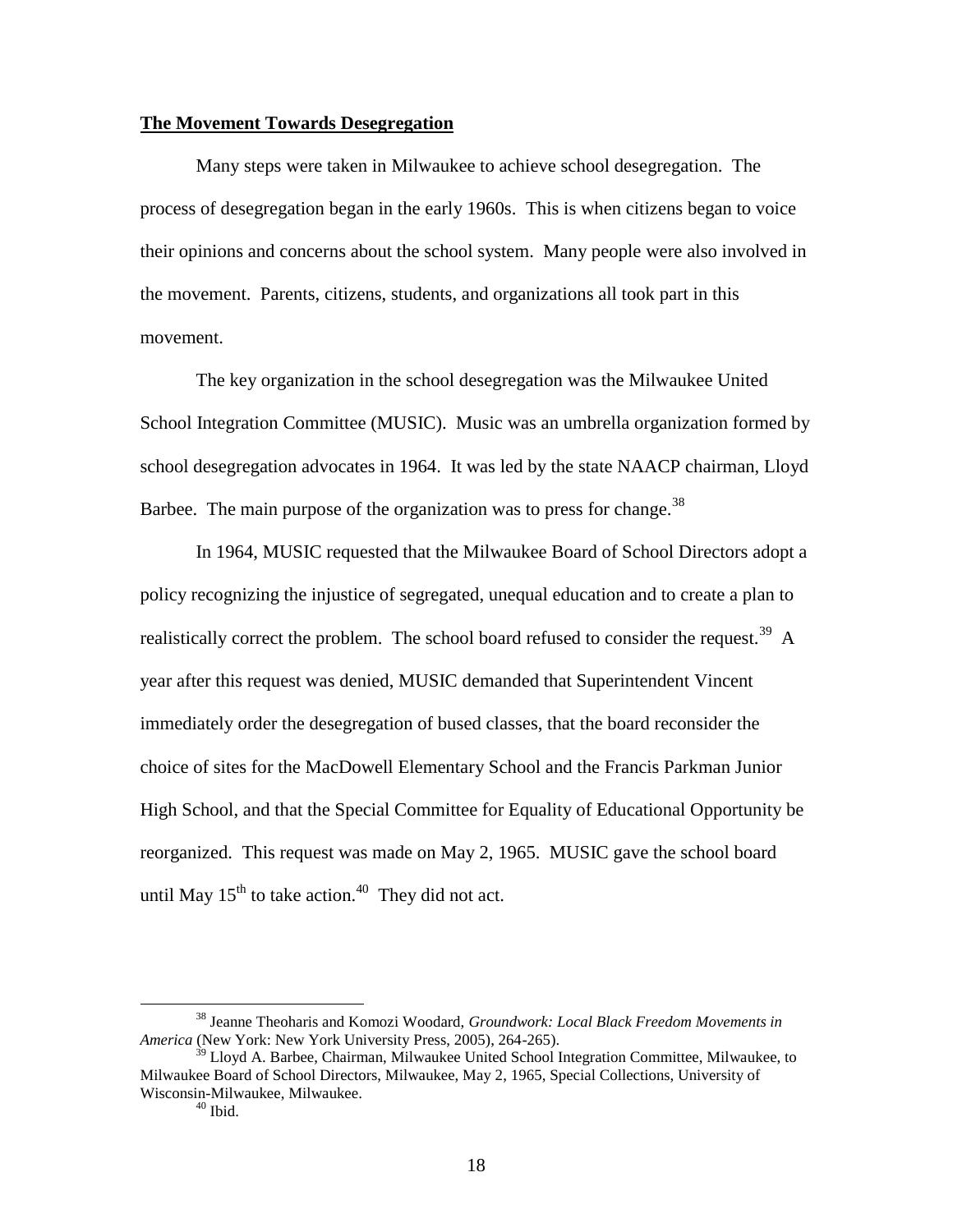MUSIC tried to reduce the funding given to the school district to get the results that they desired. They figured that if the schools in the inner core were not receiving their fair share of the district funding, then none of the schools should get it. On July 27, 1965, the Executive Board of MUSIC wrote a request to Dr. John W. Gardner, the Secretary of Health, Education, and Welfare in Washington DC. MUSIC requested that an investigation be conducted in the Milwaukee public schools concerning racial segregation and discrimination being practiced by the Milwaukee school system. Along with this request, MUSIC added that they felt that all federal funding should be withheld from the school system until the investigation was completed. $41$ 

MUSIC also tried to get the citizens to help in cutting off school funds. A referendum was held on in April, 1966. This referendum asked voters to approve and pay for a building fund increase of twenty-nine million dollars. On March 30, 1966, MUSIC sent a letter to the citizens of Milwaukee asking them to vote against this referendum.<sup>42</sup> When the twenty-nine million dollars was added to the funds already available and previously budgeted it would finance a \$45,745,000 building program from 1966-1970. It is also important to note that only \$8,375,000 was to be used on buildings within the inner core. This included  $$6,175,000$  for new schools and  $$2,200,000$  for additions and modernization of existing schools. The twenty-nine million dollars would be used primarily for real estate activities.<sup>43</sup>

<sup>&</sup>lt;sup>41</sup> The Executive Board of the Milwaukee United School Integration Committee, Milwaukee, to Dr. John W. Gardner, Secretary of Health, Education ,and Welfare, Washington D.C., July 27, 1965, Special Collections, University of Wisconsin-Milwaukee, Milwaukee.

 $^{42}$  Lloyd A. Barbee, Milwaukee United School Integration Committee, Milwaukee, to the citizens of Milwaukee, Milwaukee, March 10, 1966, Special Collections, University of Wisconsin-Milwaukee, Milwaukee.

 $43$  Ibid.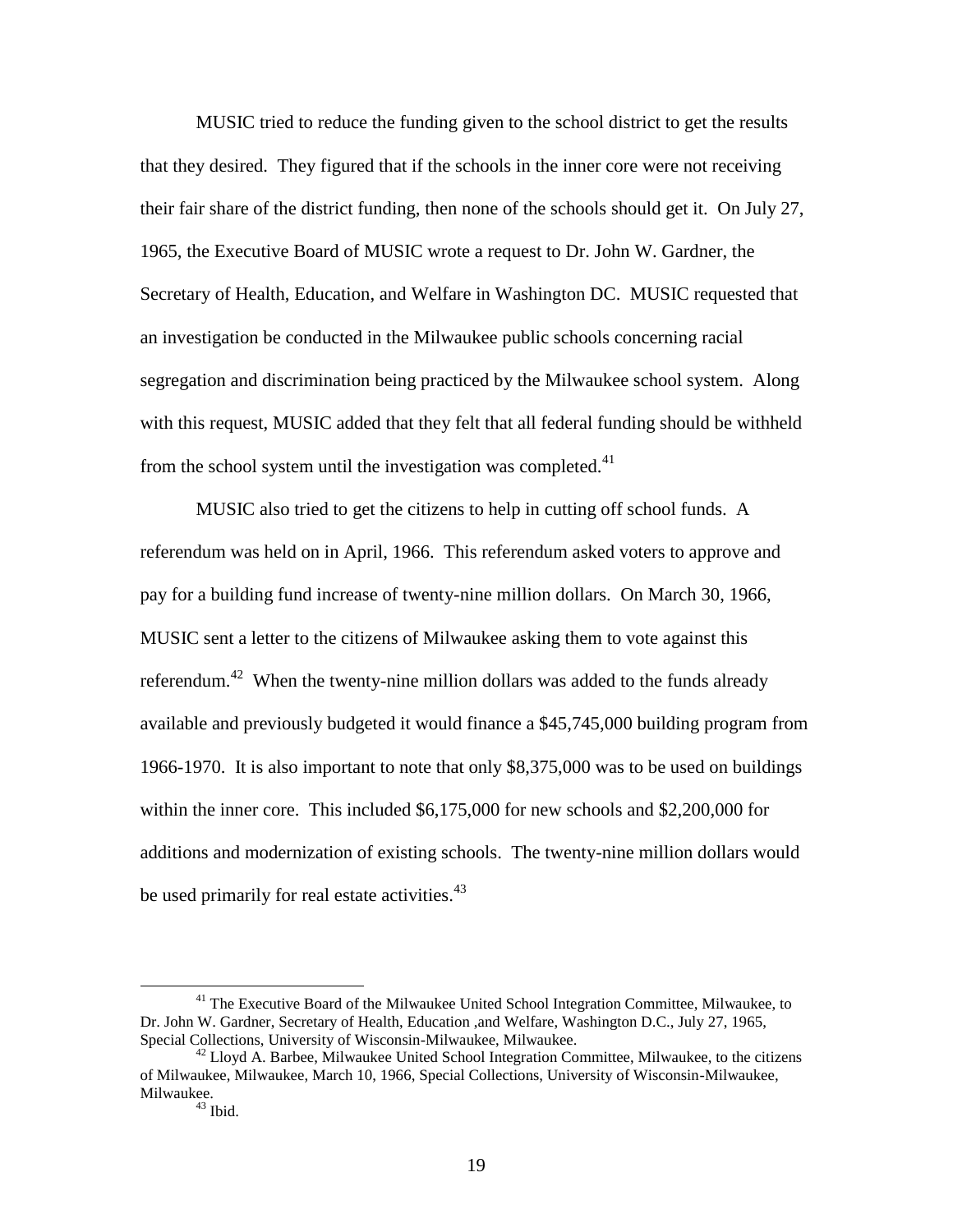At that current time, most of Milwaukee's Negro children attended one of the twenty-seven segregated schools within the inner core boundaries, while the majority of white students attended 120 schools outside of the inner core. MUSIC felt that this was unequal for the students in the inner core and unrealistic and undemocratic for students outside of the inner core. It deprived all students of meaningful preparation for life in a multiracial world.<sup>44</sup>

The main reason why MUSIC asked citizens to vote against this proposal was because it would escalate segregation in Milwaukee public schools. At the time of the referendum there were many proposals for new schools. The majority of these proposed schools were to be built in the inner core. These schools included: Oliver Wendell Holmes and Edward A. MacDowell Elementary Schools and Francis Parkman Junior High and an unnamed Elm Area Junior High. This was worrisome because of districting. Students who completed their elementary education in segregated core schools would then be moved into junior highs within the inner core. They then would be sent to high schools within the inner core. Nowhere in the proposals for new schools was there a provision for placement of what might be an integrated school.<sup>45</sup>

Many newsletters also came about during this time. One of these was "Dawning Times" which was created to keep people informed about the Sub-system Project. This newsletter began in March, 1965 and aimed to improve education for all students in the inner core schools. The schools targeted were North Division High School, North's Downtown Campus, Roosevelt and Fulton Junior High Schools, and Lee and Twelfth

 $44$  Ibid.  $45$  Ibid.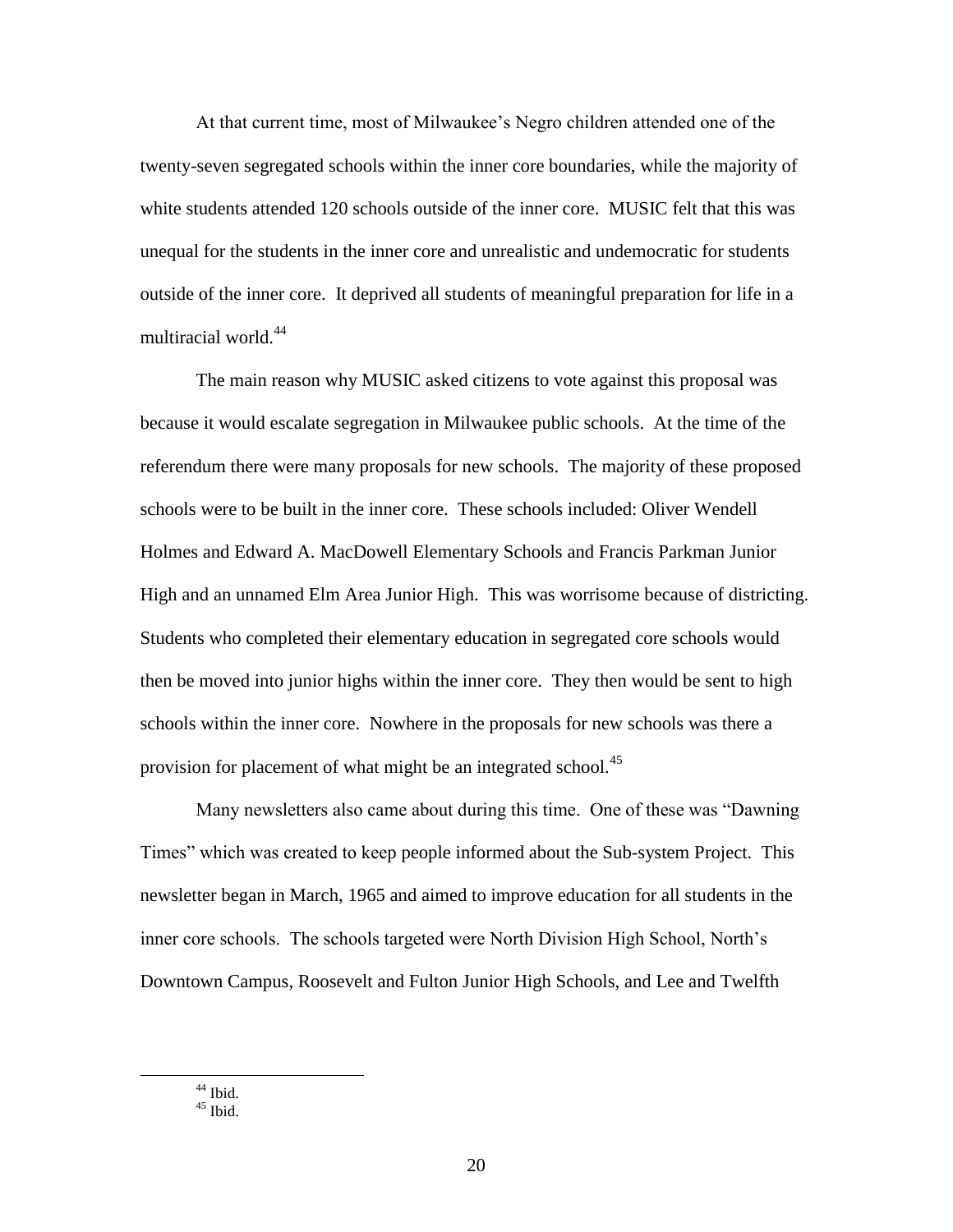Street Elementary Schools.<sup>46</sup> The Sub-system Project was an application for a Title III grant. A Title III grant is used to improve academic programs, institutional management, and fiscal stability in order to improve self-sufficiency.<sup>47</sup>

The students in the Milwaukee schools also were very involved in the movement. The activities which they participated in most were the Freedom Schools. The Freedom Schools took place when there was a boycott on the public schools. This allowed students to keep up with their studies, to discuss the meaning of freedom, and also explore other areas of study, such as African-American history. The students also looked at influential Negros in a number of fields. These fields included: science, art, education, statesmen, writers, publishers, and heroes, just to name a few. There was also a story, poetry, and drama unit which allowed students to express themselves. All of the students also entered an essay writing contest.

The first of the Freedom Schools was established on May 18, 1964. This was sponsored by MUSIC. This day was picked because it marked the tenth anniversary of the US Supreme Court's school desegregation decision.<sup>48</sup> This was only a one day withdrawal from the public schools. Instead of attending their regular schools the children attended thirty-three different churches in Milwaukee which had opened their doors for the students. Reasons for this withdrawal were all connected to the segregation which was taking place in Milwaukee. This segregation included both the schools and the way that thirty-seven classes of Negro children who were being bused to "white schools" were still being segregated. It was felt that Negro children were receiving an

<sup>46</sup> Dawning Times, March 1968.

<sup>47</sup> Milwaukee Public Schools, *A Sub-System Approach to the Problems of a Large City School System*, March 1968.

<sup>48</sup> MUSIC, *Keep Your Children out of School*, May 18, 1964, Special Collections, University of Wisconsin-Milwaukee, Milwaukee.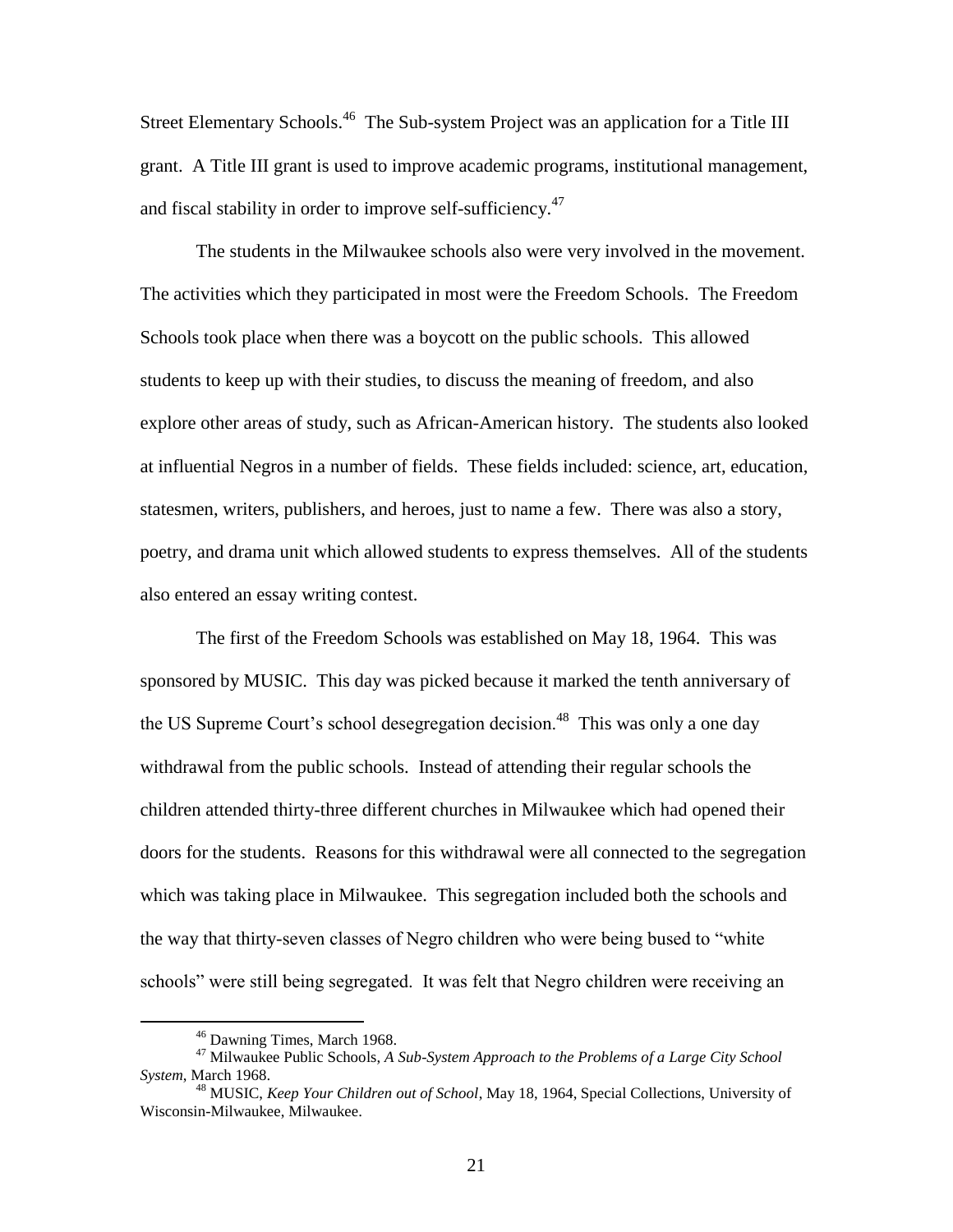inferior education.<sup>49</sup> At the end of the day, there was a Freedom Day Hootenanny which took place for the children who attended the Freedom Schools. This included dancing, food, and music. MUSIC reported that 16,000 students attended one of the thirty-three freedom schools, staffed by 370 teachers.<sup>50</sup>

Parents were also asked to participate in the Freedom Day/Freedom School in May, 1964. Parents were given a list of segregated public schools and were asked to join the picket lines after dropping their children off at the Freedom School. These sites included twelve schools and the Milwaukee School Board.<sup>51</sup>

Another school boycott took place from October 18, 1965 until October 22, 1965. This boycott lasted a week so Freedom Schools were necessary for the students so they could keep up with their school work. There were many reasons for this extended boycott. Again, the main reason was the segregation of the schools. It was also noted that the "special committee" which was assigned to investigate racial imbalance in the schools had repeatedly failed to meet during the past year.<sup>52</sup>

This boycott differed from the one in May, 1964 because it encouraged white students to participate as well.<sup>53</sup> Although the number of white students who participated is unknown, it is important to note that this boycott also targeted students from outside of the inner core. The targeted curriculum for this Freedom School included Negro history, the meaning of freedom and democracy, teaching students that they have the right to

<sup>49</sup> Ibid.

<sup>50</sup> Unknown, to Dr. James Barrett, Chairman of Special Committee on Milwaukee de facto Segregation, March 12, 1966, Special Collections, University of Wisconsin-Milwaukee, Milwaukee.

<sup>51</sup> MUSIC, *Freedom Day May 18 Parent Instructions*, May 1964, Special Collections, University of Wisconsin-Milwaukee, Milwaukee.

<sup>52</sup> MUSIC, *Facts about the Freedom Schools and the Pending School Boycott, Oct. 18-22, 1965*, Special Collections, University of Wisconsin-Milwaukee, Milwaukee.

<sup>53</sup> Marilyn Morheuer, Executive Coordinator of MUSIC, Milwaukee, to Concerned Citizens, Milwaukee, September 30, 1965, Special Collections, University of Wisconsin-Milwaukee, Milwaukee.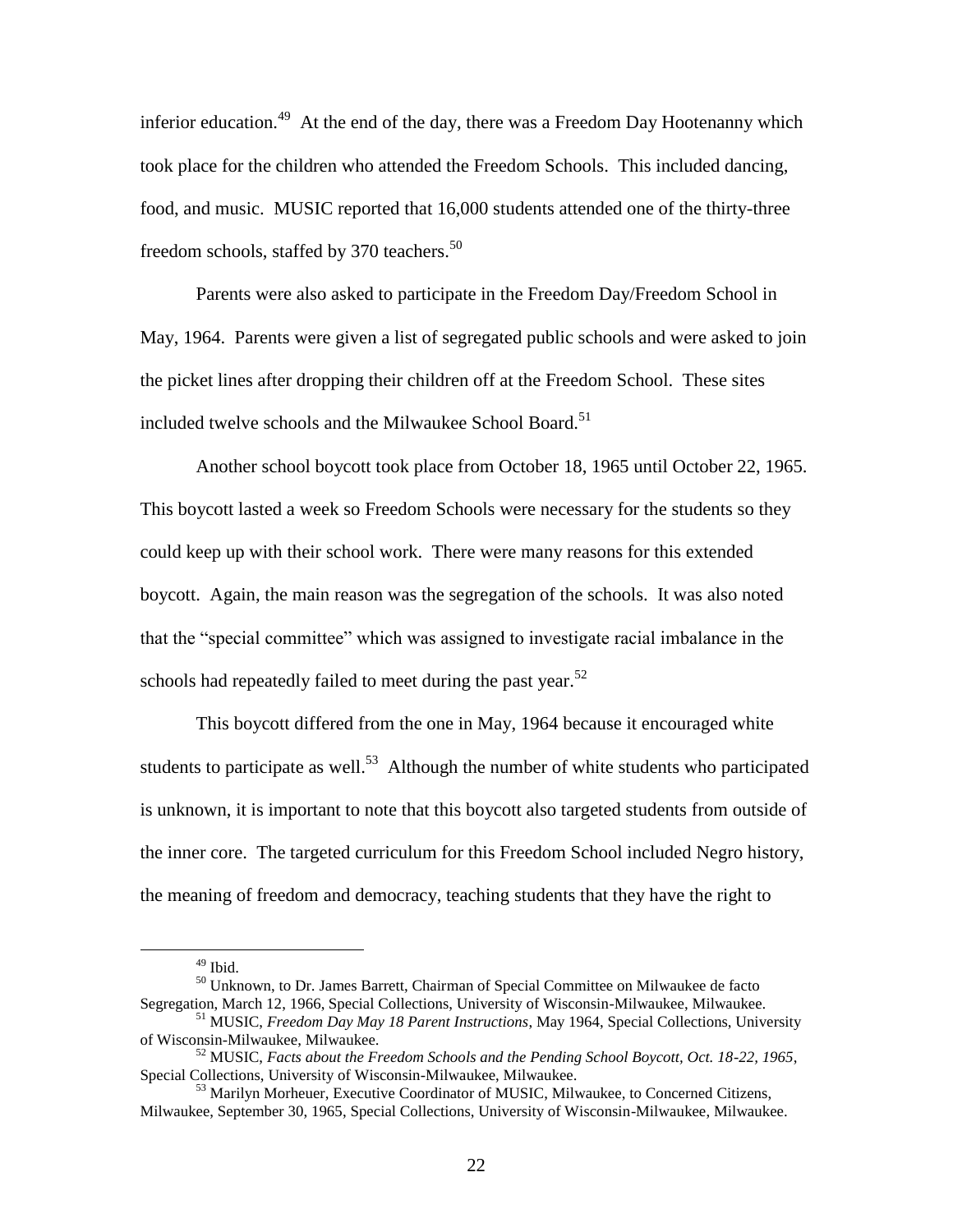believe in themselves, and the worth and meaning of good education.<sup>54</sup> The Freedom School Teachers for this extended boycott included university professors, artists, musicians, professional teachers, individual professionals, and university students. There were also a number of student's parents who volunteered their time to help out.

Students also participated in single school boycotts. On March 28, 1966, North Division High School held its own boycott.<sup>55</sup> They did this because in the previous three years the Milwaukee School Board had refused to listen to thousands of voices asking for equal, integrated public schools. By having this boycott, North Division showed the nation that their students were ready to stand up and be counted because they wanted freedom immediately.<sup>56</sup>

Students also participated in a number of the organizations which were fighting for integration. By joining these organizations they became student representatives for their peers. This allowed the students' voices to be heard when decisions involving them were being made. An example of this can be seen in the Washington Area Community Council Minutes from March 21, 1972.<sup>57</sup> Roderick Woods, a student representative from Washington High School, was present at this meeting and was asked what he felt needed to be done at the school. He replied that he would like to see the council help out in three ways. First, he wanted the council to get those who could change things to change the things that needed changing. He cited curriculum and teacher and administrative attitudes toward students as examples of what needed to be changed. Second, he thought

<sup>54</sup> MUSIC, *Why Hurt me More?*, Special Collections, University of Wisconsi-Milwaukee, Milwaukee.

<sup>55</sup> MUSIC, *WHY*, Special Collections, University of Wisconsin-Milwaukee, Milwaukee.

<sup>56</sup> Ibid.

<sup>57</sup> Washington Area Community Council, *Washington Area Community Council Minutes*, March 21,1972, Special Collections, University of Wisconsin-Milwaukee, Milwaukee.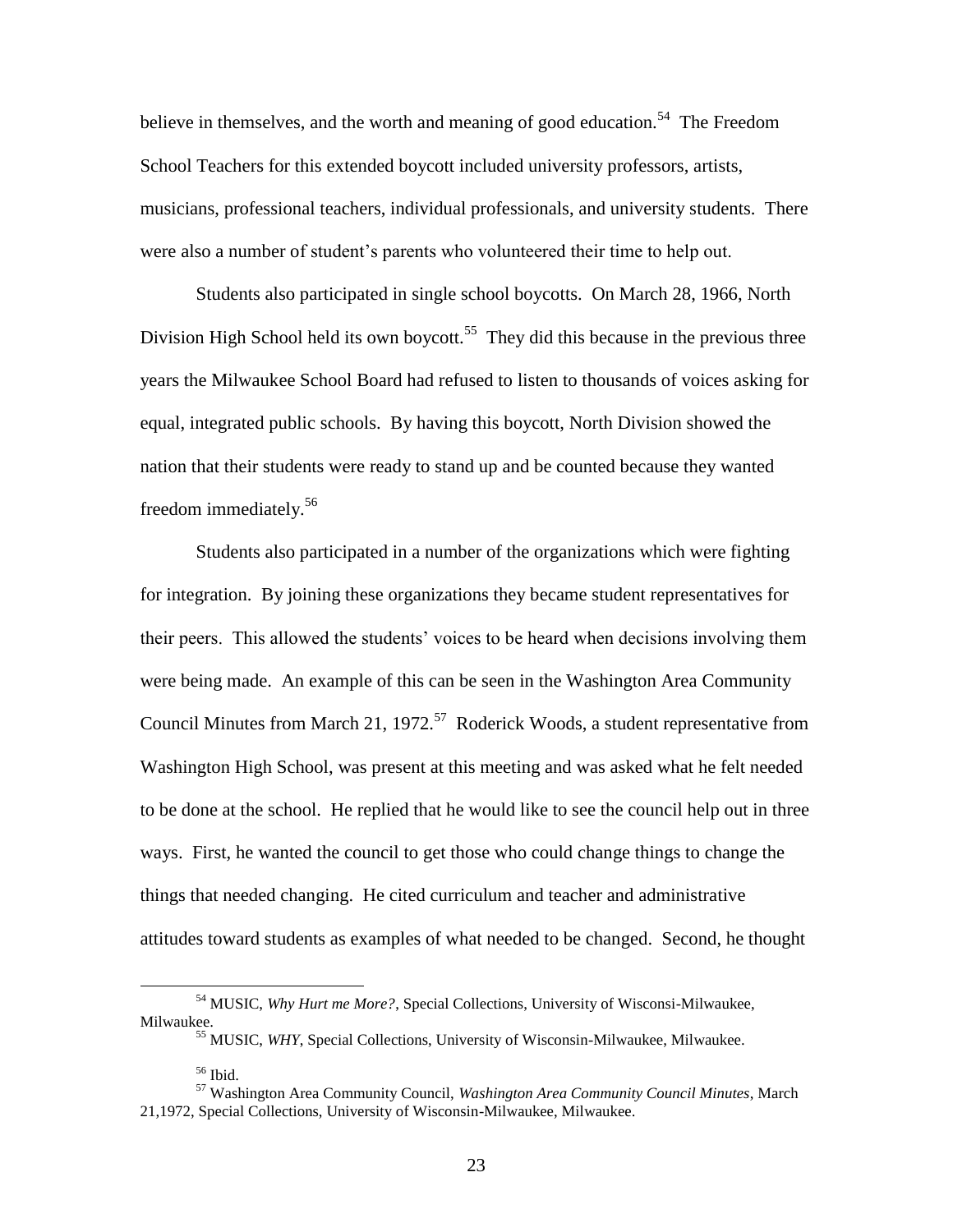that the parents of students needed to become more involved. Third, he wanted to council to make people in the wider community aware of the situation at Washington.

Having student representatives also allowed for organizations to see the progress being made or not being made. At a Washington District Community Council meeting, formerly the Washington Area Community Council, Washington student representative, Barbara Wagner, reported that the conditions between the students and teachers were about ninety-five percent better than they had been the previous school year.<sup>58</sup>

The movement towards school desegregation in Milwaukee was a long one, beginning in 1963 and ending in 1976. There were many steps taken and many people involved. But how did the students feel about it? What effect would it have on them?

<sup>58</sup> Washington District Community Council, *WDCC General Meeting Minutes*, September 20,1972, Special Collections, University of Wisconsin-Milwaukee, Milwaukee.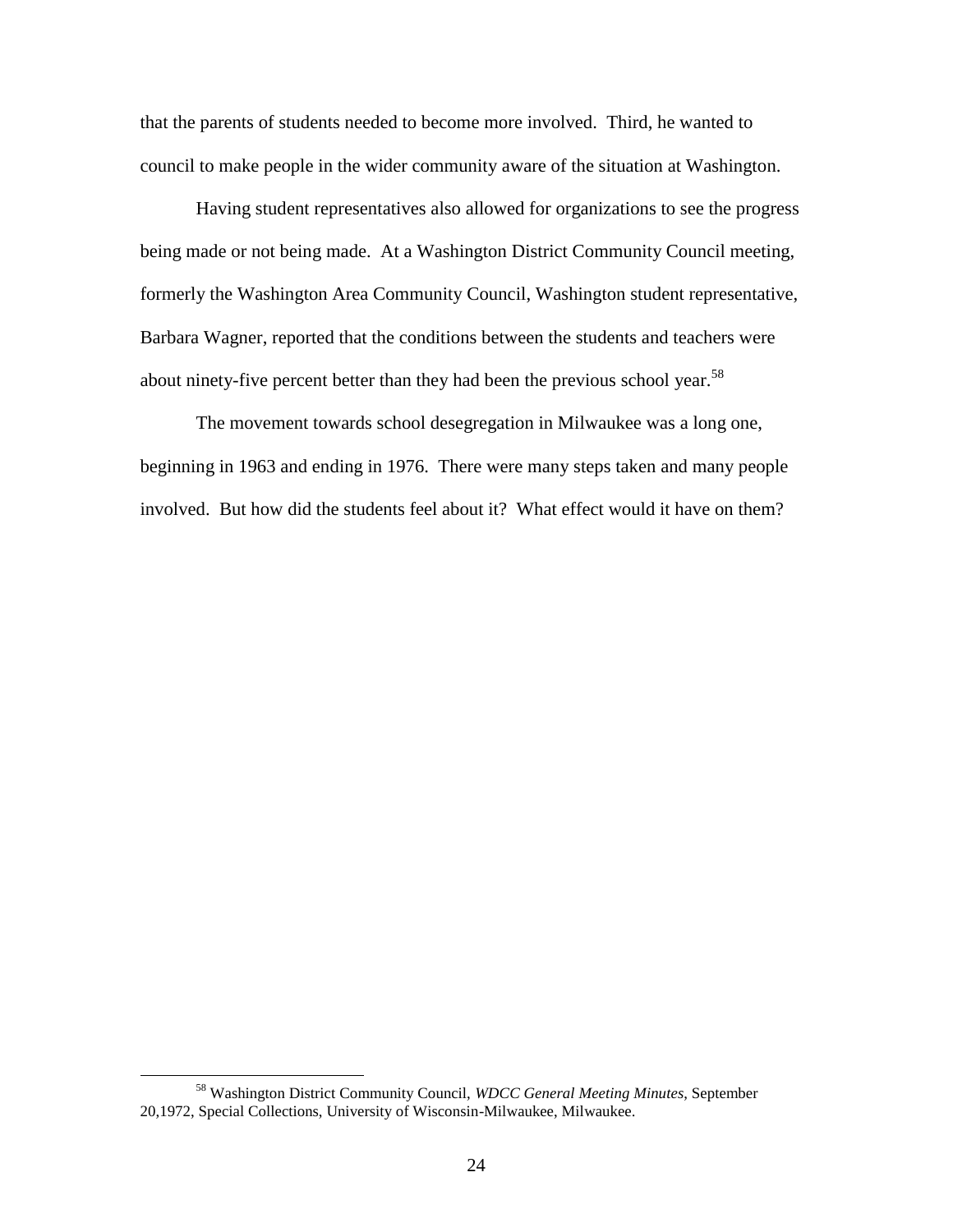### **Student Thought and Desegregation Impact on Students**

The people who were affected the most by the desegregation of the Milwaukee schools were the students who attended the schools. Their opinions on how they were affected are very important to my paper. The following information is from a collection of letters, located in the archives at the University of Wisconsin-Milwaukee, from students and parents to Father James Groppi. These letters were written during the time of the desegregation movement in Milwaukee. One problem with these sources is that the letters were mostly written by minority students, in grades six through eight, who supported Groppi. This limits the perspective given. Another problem is that most of the letters do not identify which school the student is from. All that is known is that they are from Milwaukee.<sup>59</sup>

The letters which were included in this collection from students were very supportive of Groppi and his work in the desegregation of Milwaukee. The relationships which he had built with the students, especially those who attended St. Boniface, were very obvious in the letters. Many of the students began their letters with, "Dear Daddy," or "Freedom Daddy," and closed with, "Your Daughter," or, "Your Son." In 1967, when Groppi was considering leaving St. Boniface and the NAACP Youth Counsel (YC), the students expressed their feelings about how much they would miss him. This further shows the relationship that Groppi had with the students.

The letters that the students wrote also showed the opinions of some of the older students. Most of these letters had to do with the YC. Apparently there were tensions between the organization and Groppi. The younger students were also having problems

<sup>59</sup> Groppi, James, 1930-, Papers, 1964-1978, Milwaukee Manuscript Collection EX and Milwaukee Tape 5, Wisconsin Historical Society, Milwaukee Area Research Center, UWM Libraries, University of Wisconsin—Milwaukee.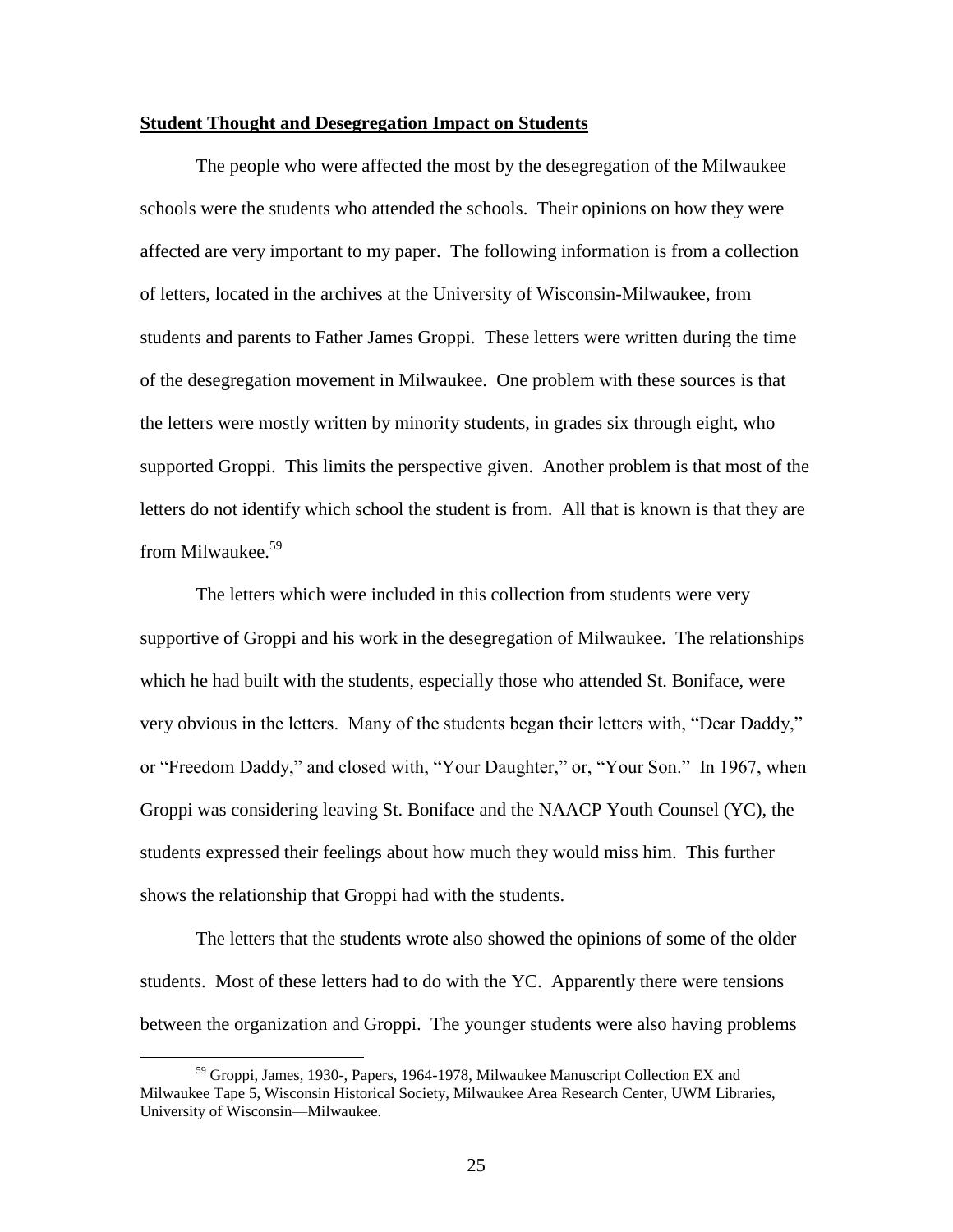with members of the YC. One student wrote about how the older kids claim to do all the work but the younger ones were singing, picketing, and "shouting their heads off."<sup>60</sup>

One letter written by a member of the YC showed that although there were problems between the organization and Groppi not everyone felt the same way. The letter was dated April 13, 1970 and was written by Jimmie Pierce to Father Groppi. Pierce stated that, "everyone of us at Commando's Project is in debt to you." He then went on to talk about the ways that Groppi had helped the organization. The main point that he made was that Groppi had made them less violent. They stopped fighting each other and learned who the "true enemy was." It can be assumed that the "true enemy" was anyone who was against open housing and school integration. Pierce also showed how much respect he had for Groppi by saying that the YC needed him. There was no leadership without Groppi and the black community would fall apart without him. He also showed an understanding for why Groppi had left the organization by saying that he knows that the community had let Groppi down. Another letter relating to the students support of Groppi said that "our race will someday be sorry because we may never again have a great man to help us again."

The letters also gave much insight into how the students felt about their community during this volatile time. Many of the letters actually showed anger towards other Blacks and blamed them for their situation. One seventh grader wrote in March of 1967 that they "fight with each other instead of against the white man. The Negro makes himself left out." Another student wrote that "Negros act like fools or make themselves look dumb. That's why they're segregated."

 $60$  Ibid.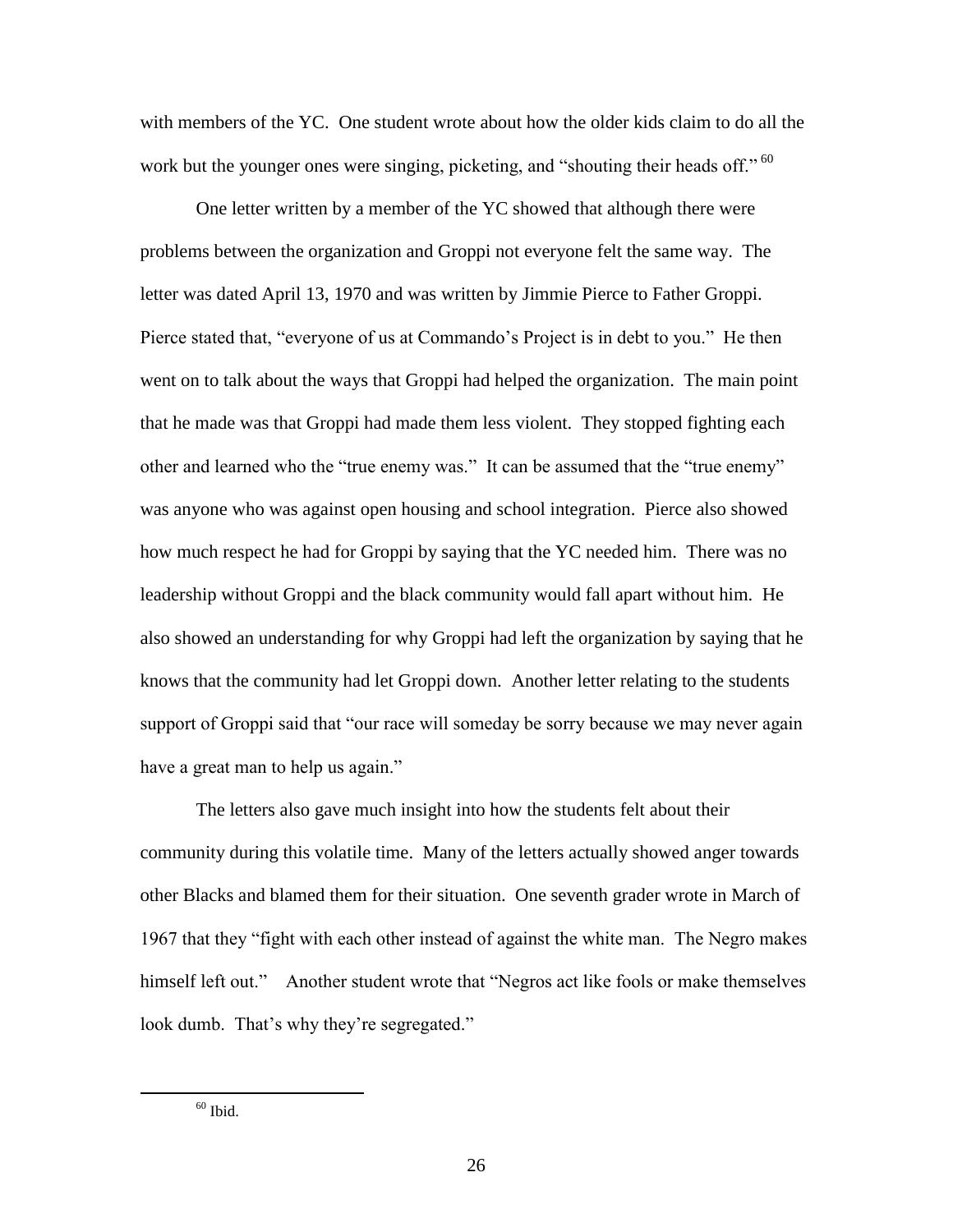The student's letters also showed the fight that they had within themselves. Many students proclaimed that "it's right to fight for your freedom." There were also many references to the protests. One letter talked about the buttons that the children wore during protests and picketing. They said, "Burn Baby Burn." They also sang songs with phrases like, "Ain't gonna let no Bishop turn me round, not gonna let no school board turn me round."

Many students wrote letters because they could not express their opinions and join the demonstrations publicly. The main reason for this was because of their parents. One student wrote in 1967 that they supported Groppi but couldn't show it because their parents were against Groppi and his involvement in the movement. The student also stated that their parents thought that Groppi should leave Milwaukee. Another student said that her mother would not let her go on the picket line. This does not necessarily mean that her mother did not support Groppi's cause. She simply might have felt that the picket line was not a safe place for her daughter.

It is very important to consider the viewpoints of the parents when looking at the opinions of the students. Parents have the most impact on a child when they are growing up. The feelings of the parent make an impression on their child. These letters were from parents of both black and white students. For the most part the letters criticized Groppi for his actions. Many felt that he was fighting a good cause but was going about it the wrong way.

One black man wrote to Groppi about his actions. He wondered how Groppi could justify hurting whites to gain social justice. He stated that there was only one society, the American society, not Negro and white. He felt that equality must be earned.

27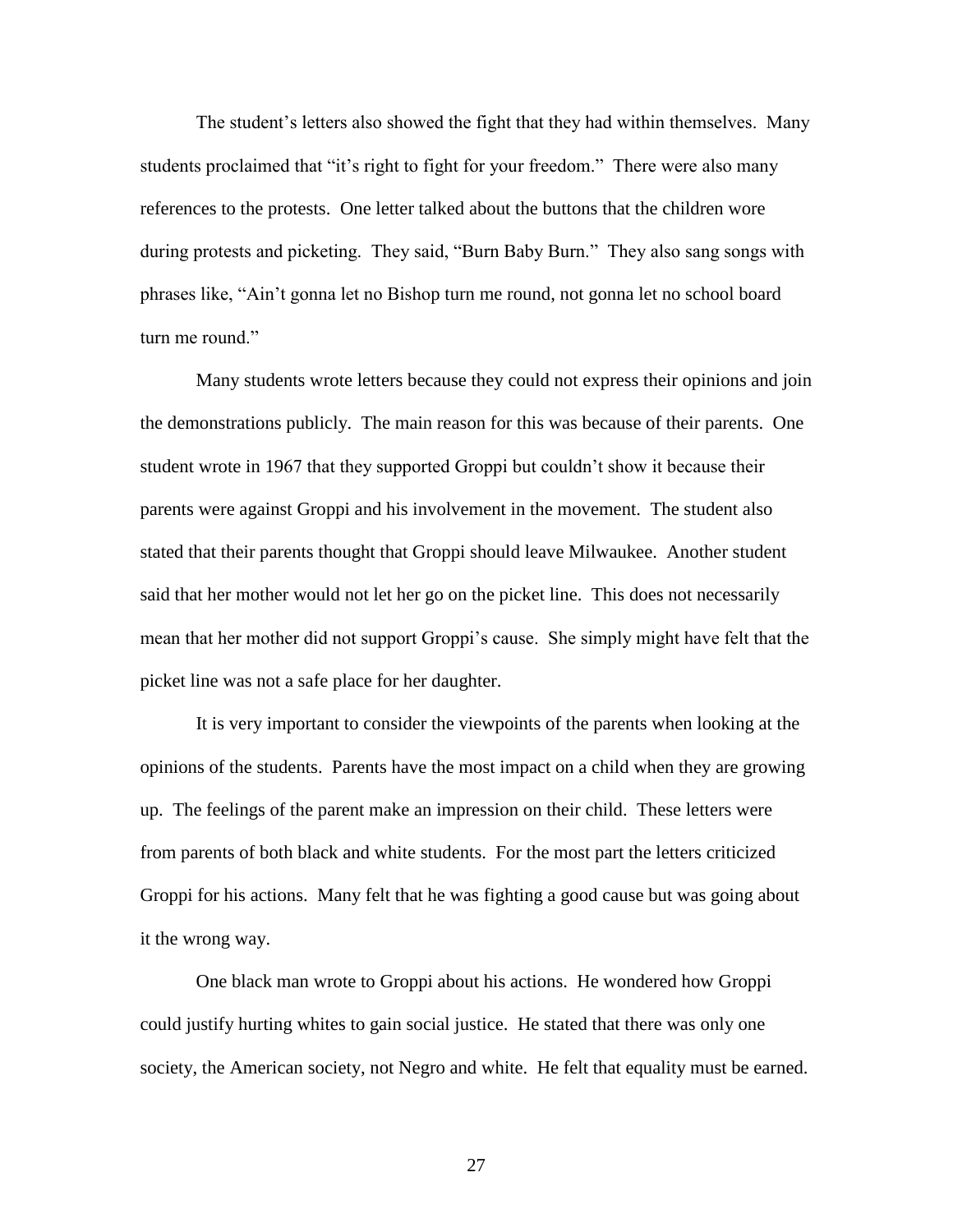He also expressed a loss in trust in the Catholic Church, especially a loss in trust of the priests. He was especially having trouble going to confession since he no longer trusted the priests.

Another letter writer felt that Groppi should try to reach even one or two juveniles and help straighten their poor souls and bodies. They felt this would be much more beneficial than parading them around at protests and encouraging their civil disobedience. An example of this civil disobedience would be the student school strike and the picketing. Many adults also wrote about actions which they thought were because of Groppi's influence. One writer was concerned that children were learning to riot and march instead of learning that it was wrong to steal and beat up other people. There were also many letters written about the disrespect that children showed towards authority.

Some parents were against the integration of the schools all together. One parent said that "there will always be children who don't learn well whether they're in all white, all Negro, or mixed schools." Some also felt that it was the fault of the clergy that the students were not doing well in school. They were taking them out of the schools and spending a lot of time fighting for school integration instead of focusing on school work. One parent stated, "Clergy should use the time they're wasting and have special help after school."

As you can see the students' opinions were differing. Some supported the cause while others did not. There were also a number of factors which influenced the opinions of the students. The greatest of these factors were the parents and adults in their lives. Besides these letters, there are also studies from other school districts. An article which combines many of these studies is "The Impact of School Desegregation on Aspiration,

28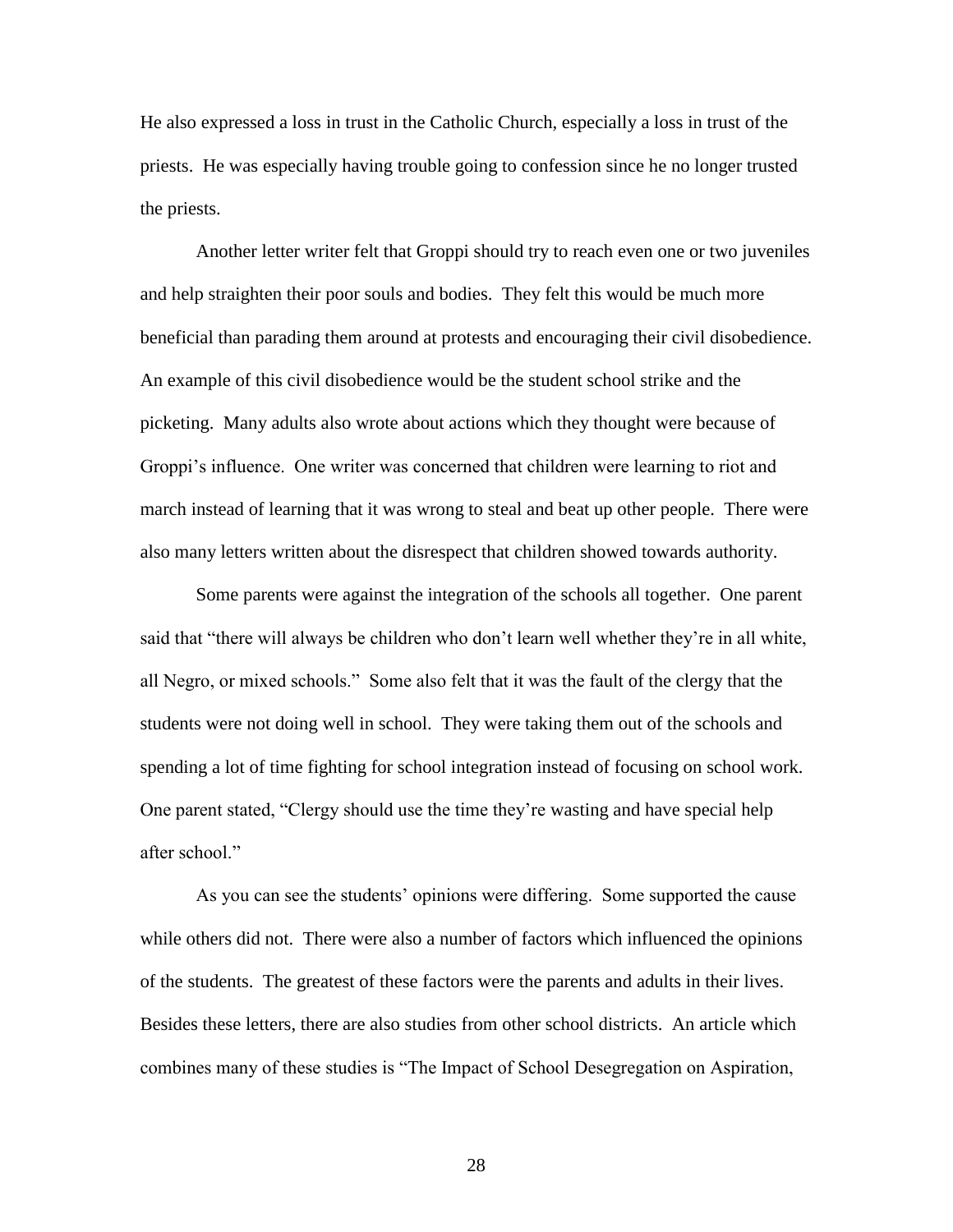Self-Concepts and Other Aspects of Personality" by Edgar G. Epps.<sup>61</sup> Unfortunately there is not a study which measured the impact of the Milwaukee desegregation on students but it is possible to make conclusions based off of the other studies.

Studies conducted among black students attending desegregated northern schools showed that they were less likely to drop out of high school. It also showed that they were more likely to enter college. However, Epps warns that many there is a correlation between this and socio-economic status. Most of the black students in Milwaukee lived in the inner core. This meant that most of them belonged to a lower socio-economic class.

Self-esteem is another common factor looked at in studies on desegregation. It is important to understand that academic self-concept is more closely related to school achievement than total self-esteem when the impact of desegregation on self-concept is looked at. This means that it is important to look at which aspects of self-esteem are affected by desegregation and under what conditions. Studies found that black students in the North scored higher than blacks in the South in the area of self-esteem. However, this does not necessarily connect to desegregation. In fact, black students attending predominantly black schools have higher self-esteem than those attending predominantly white schools. While this was true in some studies there were other studies which indicate that there is no difference in self-esteem between black students who attended segregated and desegregated schools. This is why it is important to keep in mind that the results vary based on conditions.

 $<sup>61</sup>$  Edgar G. Epps, "The Impact of School Desegregation on Aspirations, Self-Concepts and Other</sup> Aspects of Personality," *Law and Contemporary Problems* 39, no. 2 (1975): 300-313.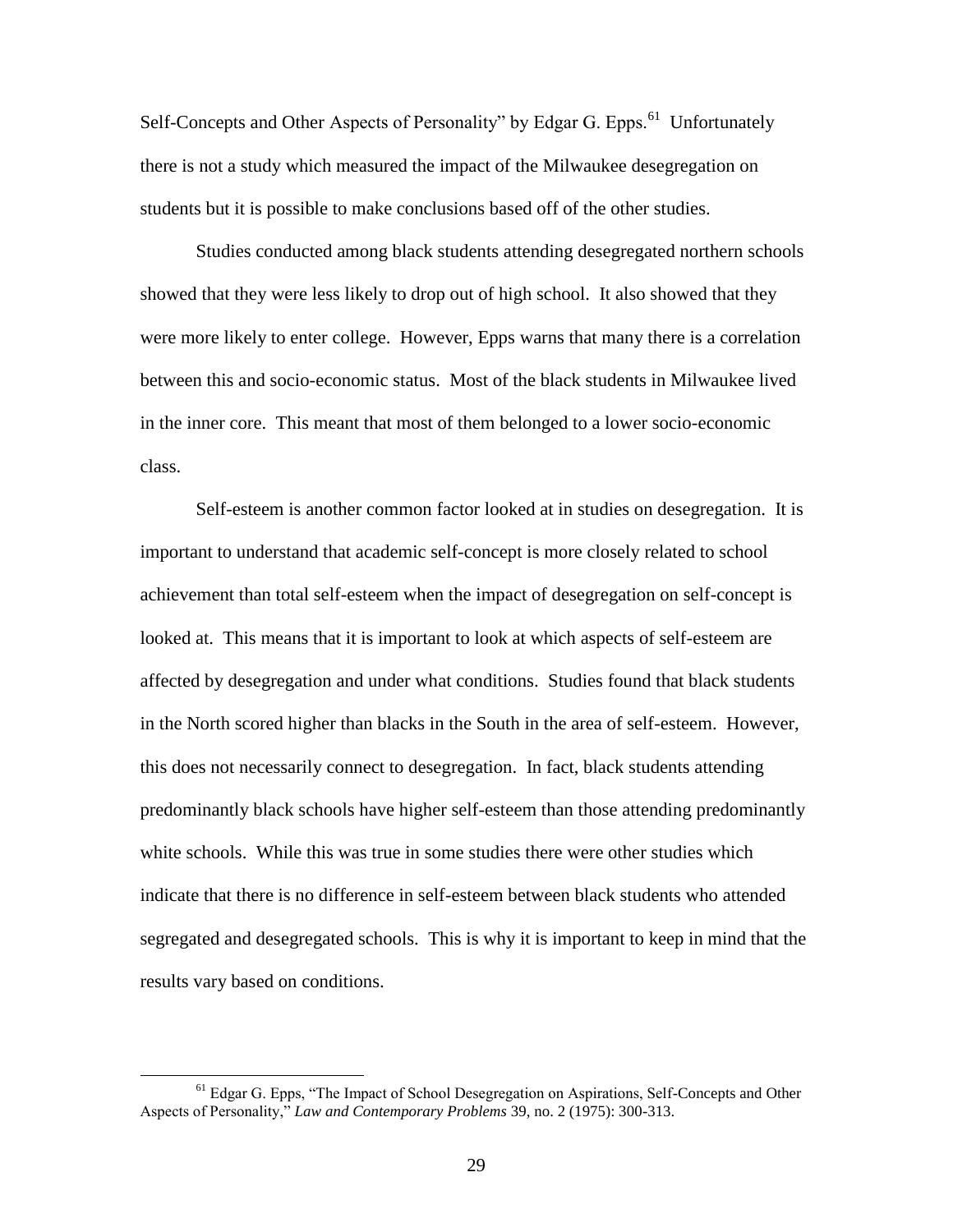Other studies have looked at students' sense of environmental control. Students control their environment with their internal control. White students typically have higher scores than black students and middle class students score higher than lower class students because they have a higher sense of internal control. However, it is important to note that blacks in desegregated schools had higher levels of internal control than black in segregated schools.

One study compared the results of self-esteem and internal control. There were four combinations with these two factors. Students with both high self-esteem and internal control are characterized at "achievers." Students with both low self-esteem and internal control are characterized as "drifters." Those with low self-esteem and high internal control are "accepters." The final category is for those students with high selfesteem and low internal control. These students are characterized as "militants." I feel that this is the category which the Milwaukee students fit into. As stated earlier, black students usually have higher self-esteem. However, due to the fact that they were unable to control their surroundings and had much chaos going on around them they had low internal control.

Many people also worry about the anxiety of the students when they move from a segregated school to a desegregated school. This is one area in which study results differ from one part of the country to another. One study was conducted in four southern California school districts. This study showed that black children had significantly higher levels of anxiety than their white or Mexican-American peers. A study that I feel fits better with Milwaukee is a study on the desegregation of Ann Arbor, Michigan

30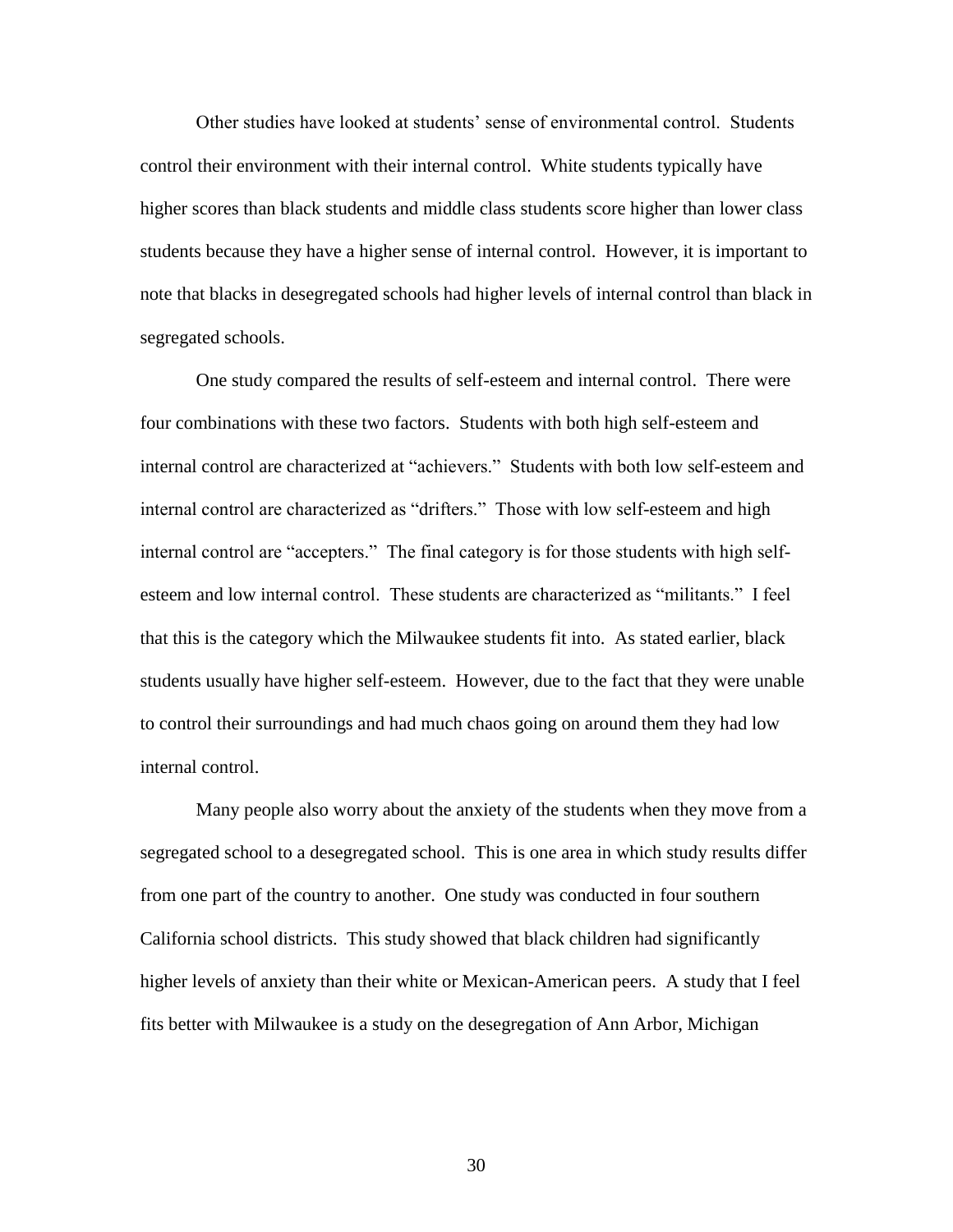schools. This study indicated that the black transfer students showed no change, or sometimes a decrease, in school-related anxiety.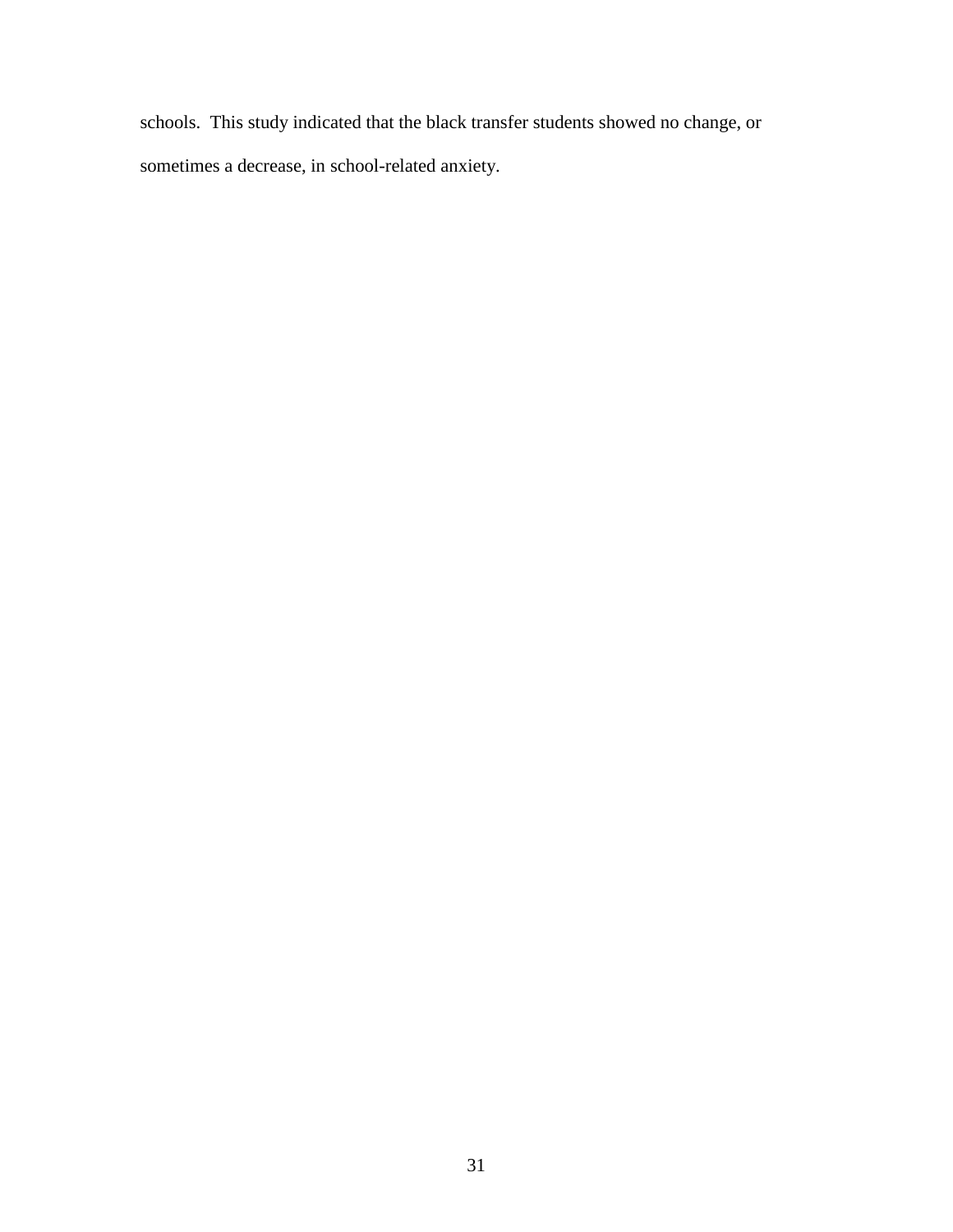# **Conclusion**

The Milwaukee public schools desegregation process was a long one. It involved many different people and methods. Some of these people include Father James Groppi, Lloyd Barbee, the organization MUSIC, the parents, and the students. Some of the different approaches taken were freedom schools, boycotts, protests, and legal actions. All of the time and effort would eventually pay off. The 1976-77 school year was the first year of school desegregation in the Milwaukee school district.<sup>62</sup> This was achieved through redistricting, busing, and open-enrollment. The open-enrollment policy is what keeps the district integrated today.

 $62$  Coalition for Peaceful Schools, August 13, 1976.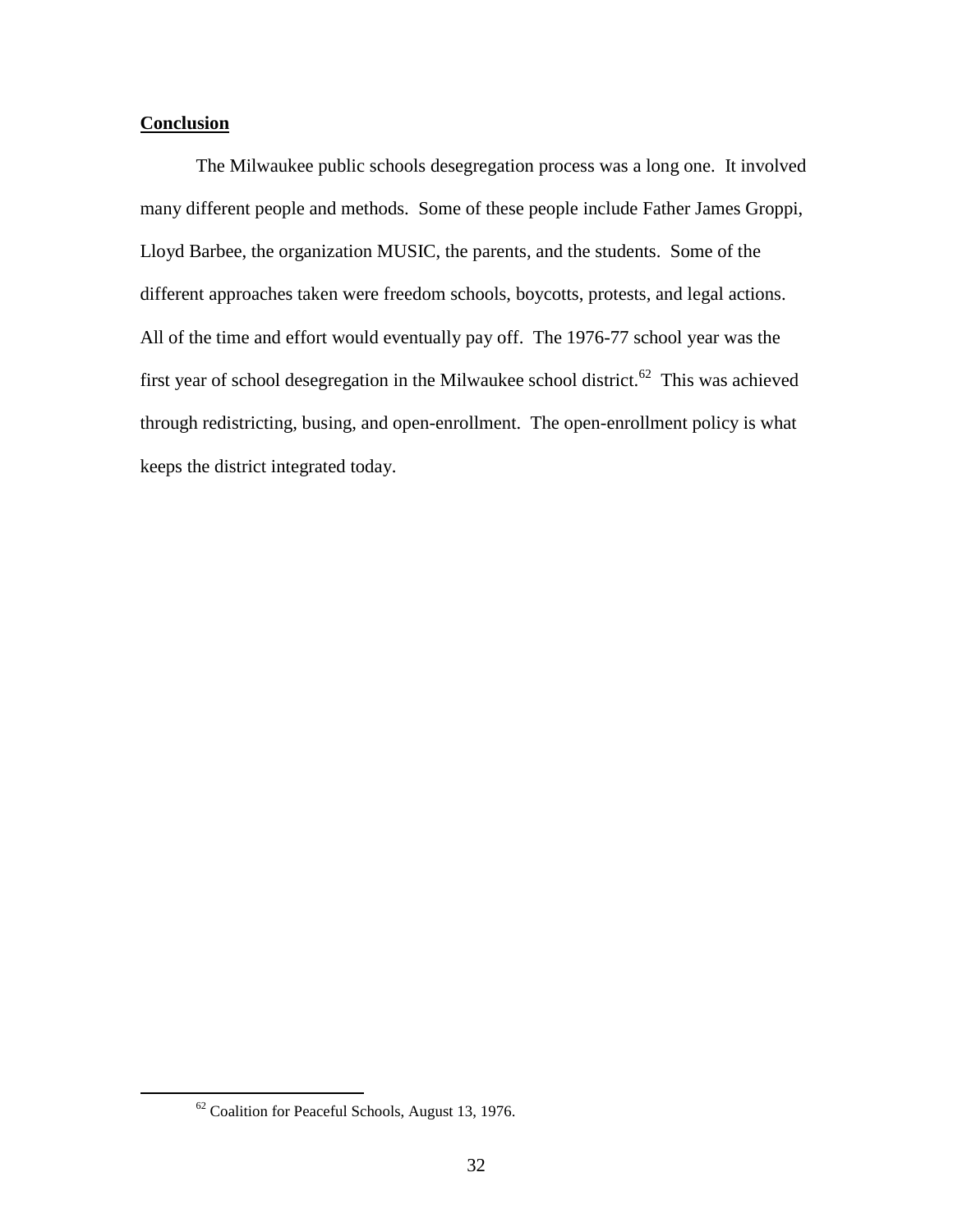#### **Bibliography**

#### Secondary Sources

Aukofer, Frank A. *City with a Chance*. Milwaukee: Bruce Publishing Co., 1968.

- Clotfelter, Charles T. *After Brown: the Rise and Retreat of School Desegregation*. Princeton, NJ: Princeton University Press, 2004.
- Dentler, Robert A. and Marvin B. Scott. *Schools on Trial: An Inside Account of the Boston Desegregation Case*. Cambridge, MA: Abt Books, 1981.
- Doyle, Mary C. "From Desegregation to Resegregation: Public Schools in Norfolk, Virginia, 1954-2002." *Journal of African American History* 90, no. ½ (2003): 64- 83.
- Epps, Edgar G. "The Impact of School Desegregation on Aspirations, Self-Concepts, and Other Aspects of Personality." *Law and Contemporary Problems* 39, no. 2 (1975): 300-313.
- Gitlin, Todd. *The Sixties: Years of Hope, Days of Rage*. Toronto: Bantam Books, 1987.
- Holden, Anna. *The Bus Stops Here: a Study of School Desegregation in Three Cities*. New York: Agathon Press, 1974.
- Lomotey, Kofi and Charles Teddlie. *Forty years after the Brown Decision: Social and Cultural Effects of School Desegregation*. New York: AMS Press, 1997.
- Lytle, Mark Hamilton. *America's Uncivil Wars: The Sixties Era from Elvis to the Fall of Richard Nixon*. New York: Oxford University Press, 2006.
- Rossell, Christine H. and Willis D. Hawley. *The Consequences of School Desegregation*. Philidelphia: Temple University Press, 1983.
- Theoharis, Jeanne and Komozi Woodard. *Groundwork: Local Black Freedom Movements in America*. New York: New York University Press, 2005.

### Primary Sources

- Barbee, Lloyd A., 1925-2002. Papers, 1933-1982. Milwaukee Manuscript Collection 16 and Milwaukee Micro Collection 42. Wisconsin Historical Society. Milwaukee Area Research Center. UWM Libraries. University of Wisconsin-Milwaukee.
- Department of Public Instruction. *1975 thru 1977: School District Census*. December, 1977.